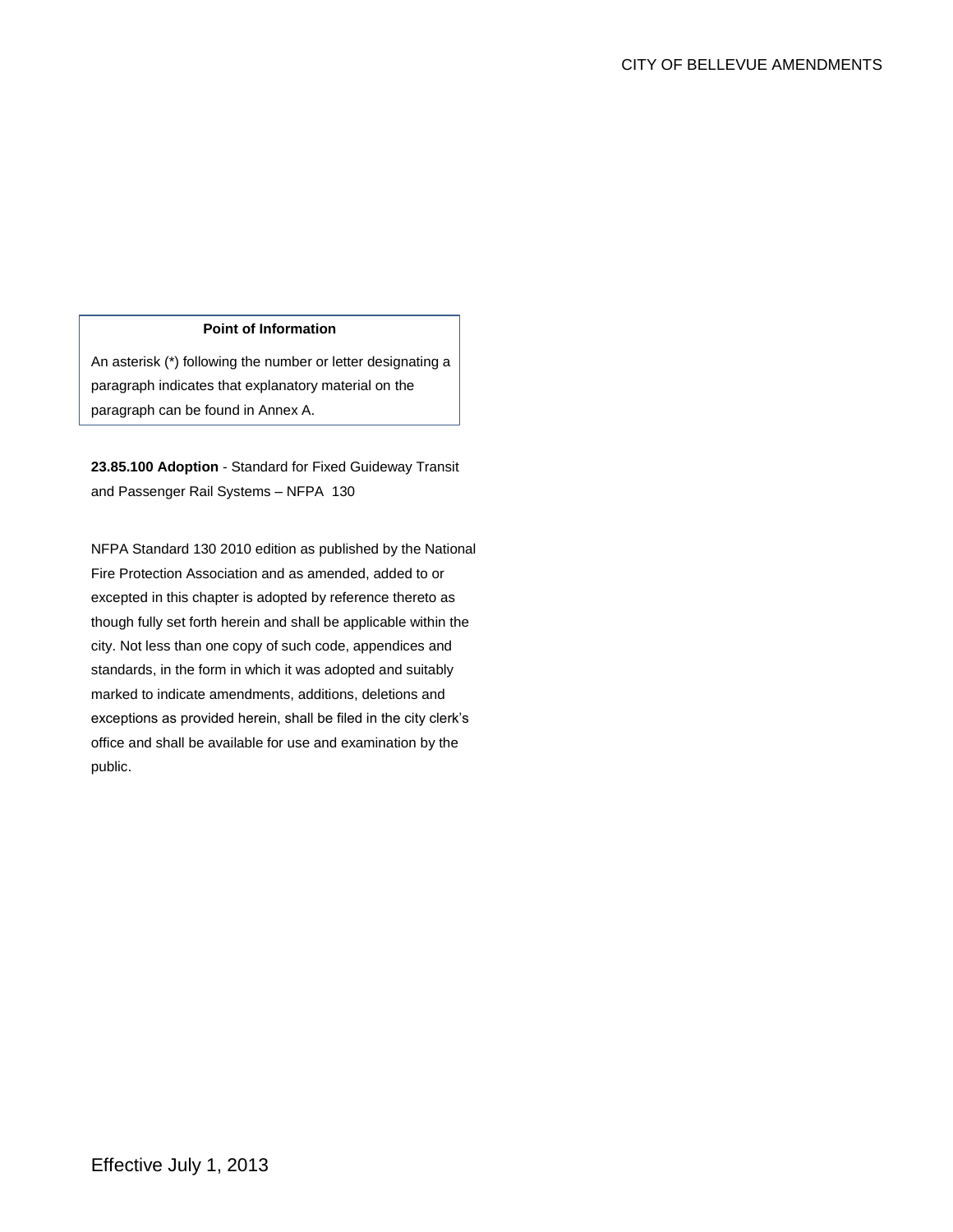## **23.85.101 NFPA Standard 130 Section 1.1.1 amended – Scope**

**1.1.1** This standard shall cover life safety from fire and fire protection requirements for underground, surface, and elevated fixed guideway transit and passenger rail systems, including but not limited to stations, trainways, emergency ventilation systems, vehicles, emergency procedures, communications, control. systems and vehicle storage areas that are predominantly open to the atmosphere.

The administrative provisions of the International Fire Code (Chapter 1, Part 2, Sections 103 – 113 as amended in Bellevue City Code Chapter 23.11), and Bellevue City Code Chapter 23.05 (Construction Code Administration) apply in addition to the following administrative provisions.

NFPA 130 as adopted and amended by the City of Bellevue, is the primary applicable code, and other codes apply only as referenced herein, except that the fire marshal and building official shall have the authority to require design to other adopted codes where deemed appropriate. Wherever there are practical difficulties involved in carrying out the provisions of this code, the fire marshal and building official shall have the authority to grant modifications for individual cases, upon application of the owner or owner's representative, provided the fire marshal and building official shall first find that special individual reason makes the strict letter of this code impractical and the modification is in compliance with the intent and purpose of this code and that such modification does not lessen health, accessibility, life and fire safety, or structural requirements. The details of action granting modifications shall be recorded and entered in the appropriate permit files.

# **23.85.103 NFPA Standard Section 1.1.3 amended - Limitations**

**1.1.3** This standard shall not cover requirements for the following:

- 1. Conventional freight systems
- 2. Buses and trolley coaches
- 3. Circus trains
- 4. Tourist, scenic, historic, or excursion operations
- 5. Any other system of transportation not included in the definition of fixed guideway transit (see 3.3.52.1) or passenger rail (see 3.3.52.2) system
- 6. Shelter stops
- 7. Ancillary facilities such as parking structures or vehicle maintenance facilities
- 8. Occupied building or structure areas not directly related to fixed guideway transit and passenger rail systems, as determined by the Fire Marshal and Building Official.

# **23.85.104 NFPA Standard 130 Section 1.4 amended - Equivalency**

**1.4\* Equivalency.** The building official and the fire marshal shall have the authority to evaluate and approve or reject alternative materials, design and methods of construction and equipment. The provisions of this code are not intended to prevent the installation of any material or to prohibit any design or method of construction not specifically prescribed by this code; provided, that any such alternative has been approved. An alternative material, design or method of construction may be approved where the building official and fire marshal find that the proposed design is satisfactory and complies with the intent of the provisions of this code, and that the material, method or work offered is, for the purpose intended, at least the equivalent of that prescribed in the code in quality, strength, effectiveness, fire resistance, durability and life safety.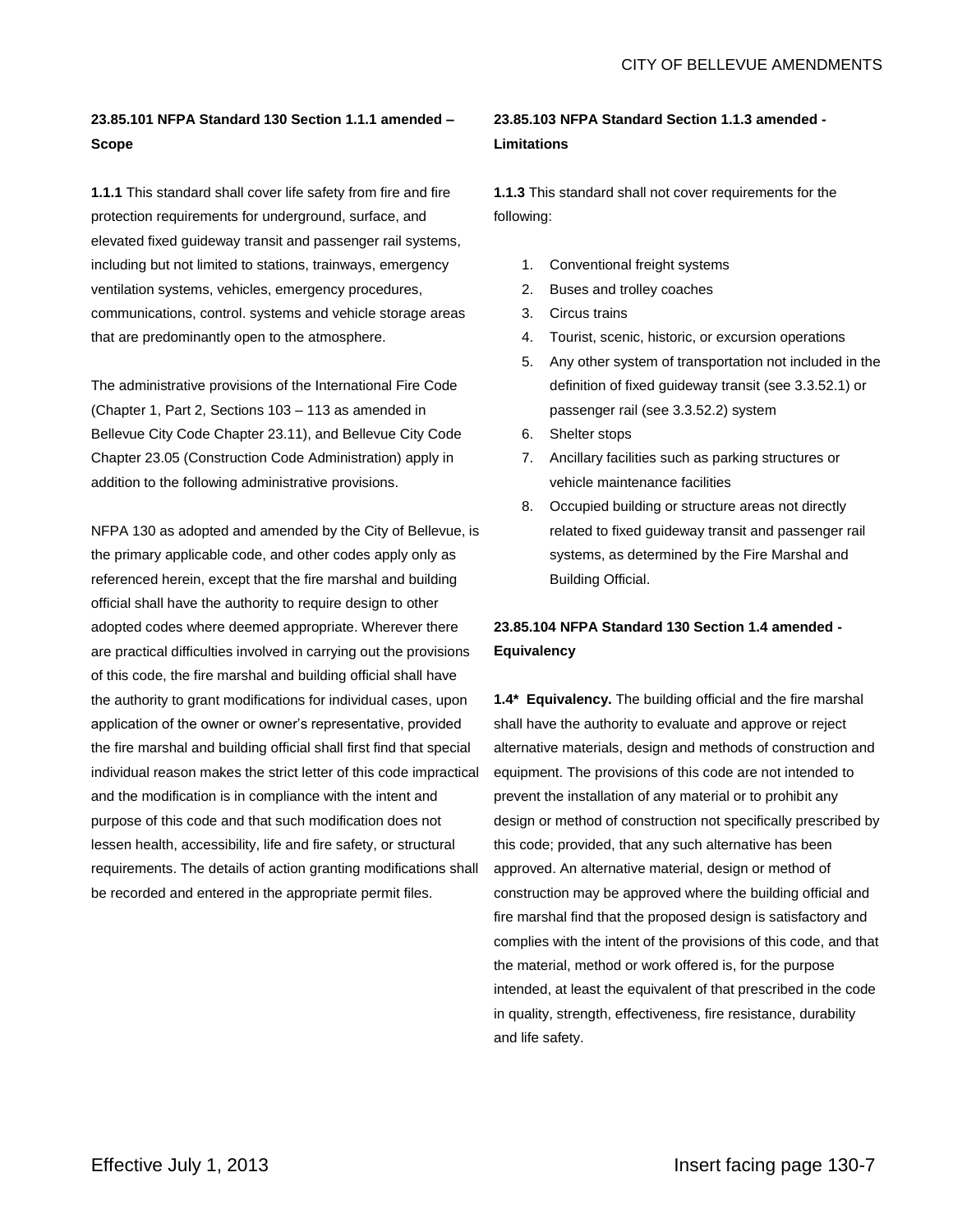#### **23.85.200 NFPA Standard 130 Chapter 2 amended – Referenced Publications**

**2.1 General**. The documents or portions thereof listed in this chapter are referenced within this standard and shall be considered part of the requirements of this document. Initial construction shall comply with the specific edition of each standard as listed herein. The applicable codes for future additions, alterations or repairs shall be determined by thebuilding official and fire marshal.

**2.2 NFPA Publications**. National Fire Protection Association, I Batterymarch Park, Quincy, MA 02169

NFPA 10, Standard for Portable Fire Extinguishers, 2013 edition.

NFPA 13, Standard for the installation of Sprinkler Systems, 2013 edition.

NFPA 14, Standard for the installation of Standpipe and Hose Systems, 2013 edition.

NFPA 22, Standard for Water Tanks for Private Fire Protection, 2013 edition.

NFPA 25, Standard for the Inspection, Testing, and Maintenance of Water-Based Fire Protection Systems, 2011 edition.

NFPA 30, Flammable and Combustible Liquids Code, 2012 edition.

NFPA 70, National Electrical Code", 2014 edition.

NFPA 72, National Fire Alarm and Signaling Code, 2013 edition.

NFPA 91, Standard for Exhaust Systems for Air Conveying of Vapors, Gases, Mists, and Noncombustible Particulate Solids, 2010 edition.

NFPA 101®, Life Safety Code®, 2012 edition.

NFPA 110, Standard for Emergency and Standby Power Systems, 2013 edition.

NFPA 241, Standard for Safeguarding Construction,

Alteration, and Demolition Operations, 2013 edition.

NFPA 251, Standard Methods of tests of Fire Resistance of Building Construction and Materials, 2011 edition.

NFPA 253, Standard Method. of Test for Critical Radiant flux of floor Covering Systems Using a Radiant Heat Energy Source, 2011 edition.

NFPA 262, Standard Method of Test for flame travel and Smoke of Wires and Cables for Use in Air-Handling Spaces, 2011 edition.

NFPA 286, Standard Methods of Fire Tests for Evaluating Contribution of Wall and Ceiling Interior Finish to Room Fire Growth, 2011 edition.

NFPA 703, Standard for Fire Retardant-Treated Wood and Fire Retardant Coatings for Building Materials, 2012 edition.

#### **2.3 Other Publications.**

**2.3.1 AMCA Publications**. Air Movement and Control Association International, Inc., 30 West University Drive, Arlington Heights, IL, 60004-1893.

AMCA 210, Laboratory Methods of Testing Fans for Certified Aerodynamic Performance Rating, 2007.

AMCA 250, Laboratory Methods of Testing Jet Tunnel Fans for Performance, 2005.

AMCA 300, Reverberant Room Method for Sound Testing of Fans, 2008.

**2.3.2 APTA Publications**. American Public Transportation Association, 1666 K Street NW, Washington, DC 20006. APTA Standard SS-PS-002, Rev 2., 1998.

**2.3.3 ASHRAE Publications**. American Society of Heating, Refrigerating and Air Conditioning Engineers, Inc., 1791 Tullie Circle, N., Atlanta, GA 30329-2305. ASHRAE Handbook - Fundamentals, 2009. ASHRAE 149, Standard of Laboratory Methods of Testing Fans Used to Exhaust Smoke in Smoke Management

Systems, 2009.

**2.3.4 ASTM Publications**. ASTM International, 100 Barr Harbor Drive, PO Box C700, West Conshohocken, PA, 19428- 2959.

ASTM C 1166, Standard Test Method for Flame Propagation of Dense and Cellular Elastomeric Gaskets and Accessories, 1991.

ASTM E 1354 Standard Test Method for Heat and Visible Smoke Release Rates for Materials and Products Using an Oxygen Consumption Calorimeter

ASTM D 2724, Standard Test Method for Bonded, Fused, and Laminated Apparel Fabrics, 2011.

Effective July 1, 2013 Insert facing page 130-8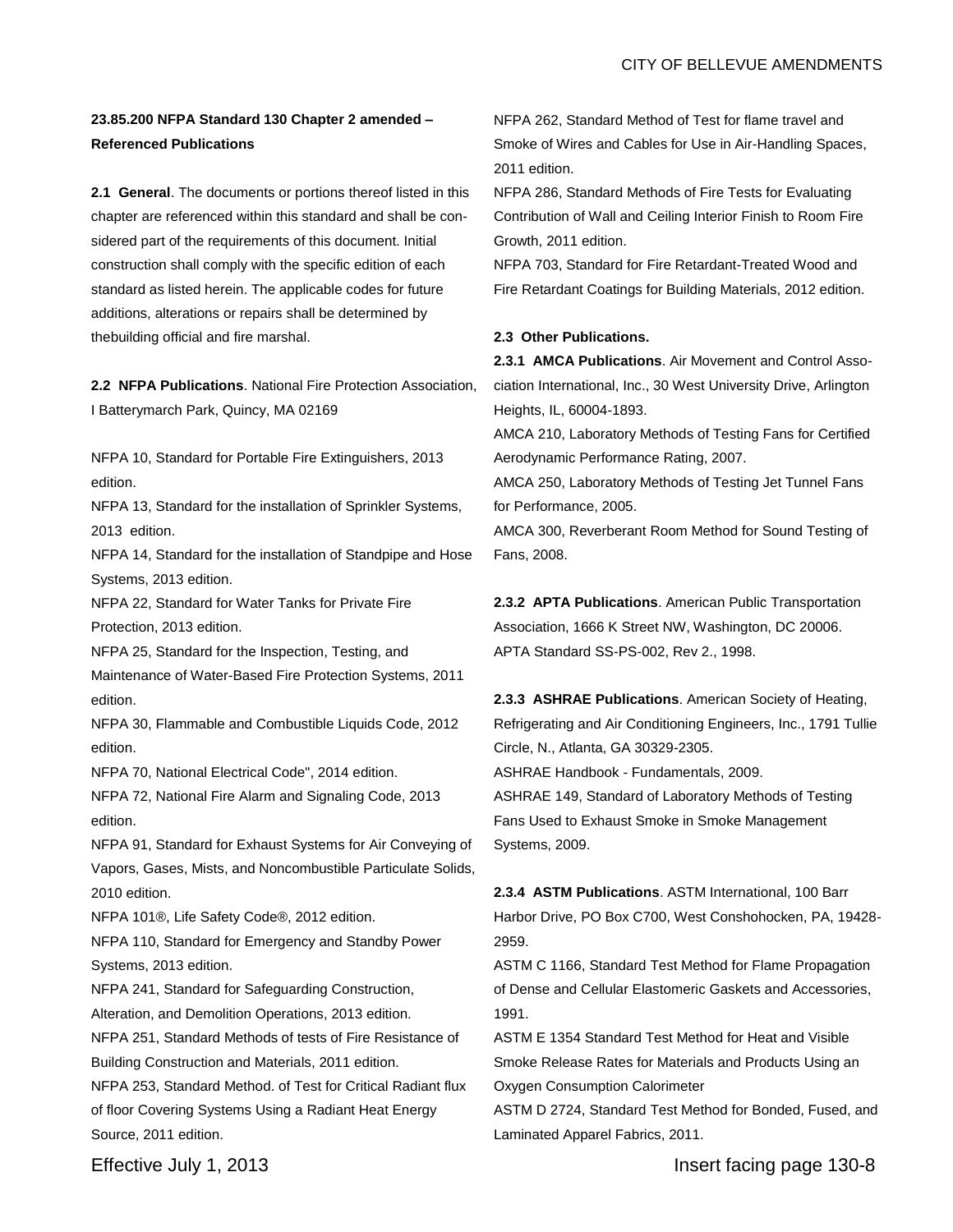ASTM D 3574, Test I2 (Dynamic Fatigue Test by the Roller Shear at Constant Force) or Test 13 (Dynamic Fatigue Test by

Constant Force Pounding), 2008.

ASTM D 3675, Standard Test Method for Surface

Flammability of Flexible Cellular Materials Using a Radiant Heat Energy Source, 2009.

ASTM E 84, Standard Test Method for Surface Burning Characteristics of Building Materials, 2011.

ASTM E 119, Standard Test Method for Fire Tests of Building Construction and Materials, 2011.

ASTM E 136, Standard Test Method for Behavior of Materials in a Vertical Tube Furnace at 750°C, 2011.

ASTM E 162, Standard Test Method for Surface Flammability of Materials Using a Radiant Heat Energy Source, 2011.

ASTM E 648, Standard Test Method for Critical Radiant Flux of Floor-Covering Systems Using a Radiant Heat Energy Source, 2010.

ASTM E 662, Standard Test Method for Specific Optical Density of Smoke Generated by Solid Materials, 2009. ASTM E 814, Standard Test Method for Fire Tests of Penetration Fire stop Systems, 2011.

ASTM E 1354, Standard Test Method for Heat and Visible Smoke Release Rates for Materials and Products Using an Oxygen Consumption Calorimeter, 2011.

ASTM E 1537, Standard Test Method for Fire Testing of Upholstered Furniture, 2007 .

ASTM E 1590, Standard Test Method for Fire Testing of Mattresses, 2007.

ASTM E 2061, Standard Guide for Fire Hazard Assessment of Rail Transportation Vehicles, 2009.

#### **2.3.6 ICEA Publications**. Insulated Cable Engineers

Association, P. O. Box 1568, Carrollton, GA30112. ICEA S-73-532/NEMA WC-57, Standard for Control, Thermocouple Extension, and Instrumentation Cables, 2004. ICEA S-95-658/NEMA. WC-70, Power Cables Rated 2000 Volts or Less for the Distribution of Electrical Energy,

**2.3.8 IEEE Publications**. Institute of Electrical and Electronics Engineers, Three Park Avenue, 17th Floor, New York, NY 10016-5997.

IEEE II, Standard for Rotating Electric Machinery for Rail and Road Vehicles, 2000.

IEEE 16, American Standard for Electric Control Apparatus for Land Transportation Vehicles, 2004.

IEEE 383, Standard for Qualifying Class 1E Electric Cables and Field Splices for Nuclear Power Generating Stations, 2003.

IEEE 1202, Standard for Flame-Propagation Testing of Wire & Cable, 2006.

**2.3.9 UL Publications.** Underwriters Laboratories Inc., 333 Pfingsten Road, Northbrook, IL 60062-2096.

ANSI/UL 44, Standard for Safety Rubber-Insulated Wires and Cables, 2010

ANSl/UL 83, Standard for Safety Thermoplastic-Insulated Wires • and Cables, 2008

ANSl/UL 1685, Standard for Vertical-Tray Fire-Propagation and Smoke-Release Test for Electrical and Optical-Fiber Cables, 2007.

ANSl/UL 2196, Standard for Tests for Fire Resistive Cables, 2001. Revised December 2006.

#### **2.4 References for Extracts in Mandatory Sections.**

NFPA 72, National Fire Alarm and Signaling Code, 2013 edition.

NFPA 101, Life Safety Code®, 2012 edition.

NFPA 253, Standard Method of Test for Critical Radiant Flux of Floor Covering Systems Using a Radiant Heat Energy Source, 2011 edition.

NFPA 271, Standard Method of Test for Heat and Visible Smoke Release Rates for Materials and Products Using an Oxygen Consumption Calorimeter, 2009 edition.

NFPA 402, Guide for Aircraft Rescue and Fire-Fighting Operations, 2008 edition.

NFPA 472, Standard for Competence of Responders to Hazardous Materials/Weapons of Mass Destruction Incidents, 2008 edition.

NFPA 502, Standard for Road Tunnels, Bridges, and Other Limited Access Highways, 2011 edition.

NFPA 921, Guide [or Fire and Explosion Investigations, 2011 edition.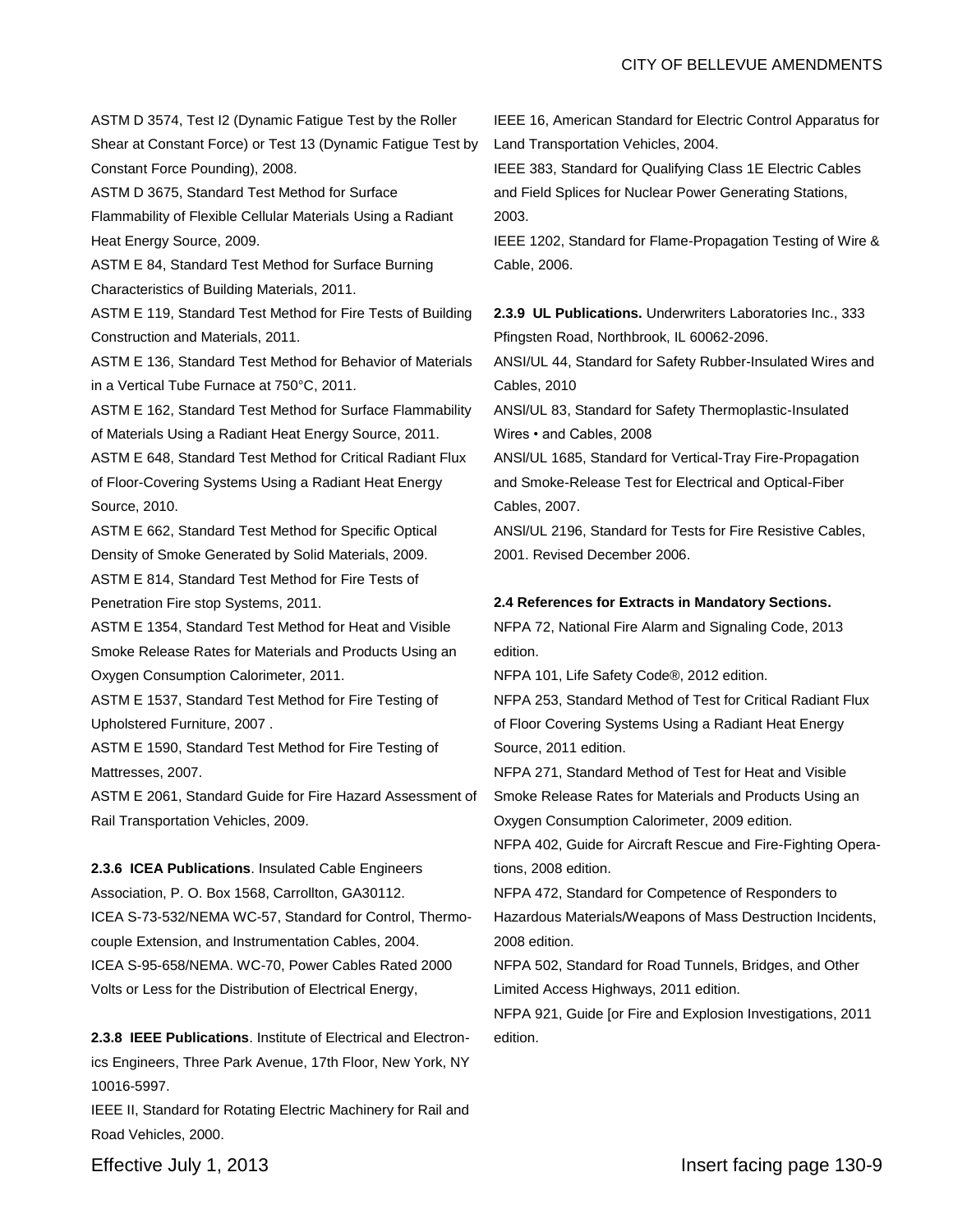#### **2.5 Bellevue City Codes (BCC)**

Building Code (International Building Code as adopted and amended by the City of Bellevue – BCC 23.10). 2012 edition Electrical Code (Washington Cities Electrical Code as adopted and amended by the City of Bellevue – BCC 23.30, 2009 edition

Fire Code (International Fire Code as adopted and amended by the City of Bellevue – BCC 23.11). 2012 edition Mechanical Code (International Mechanical Code as adopted and amended by the City of Bellevue – BCC 23.50), 2012 edition

**Plumbing Code (Uniform Plumbing Code as adopted and amended by the City of Bellevue – BCC 23.60), 2012 edition**

**Clearing and Grading Code (BCC – 23.76)**

**23.85.301 NFPA Standard 130 Section 3.1 amended – Definitions (General)**

**3.1 General.** The definitions contained in this chapter, the International Fire Code Chapter 2 and the International Building Code Chapter 2 shall apply to the terms used in this Chapter. Where terms are not defined in this chapter or within another chapter, they shall be defined using their ordinarily accepted meanings within the context in which they are used. Merriam-Webster's Collegiate Dictionary, 11th edition, shall be the source for the ordinarily accepted meaning.

## **23.85.302 NFPA Standard 130 Section 3.2.2 amended – Authority Having Jurisdiction (AHJ)**

**3.2.2\* Authority Having Jurisdiction (AHJ).** City of Bellevue building official, fire marshal or other designated authority charged with the administration and enforcement of the adopted codes.

# **23.85.305 NFPA Standard 130 Section 3.2.2 amended – Building**

**3.3.5 Building.** Any structure used or intended for supporting or sheltering any use or occupancy.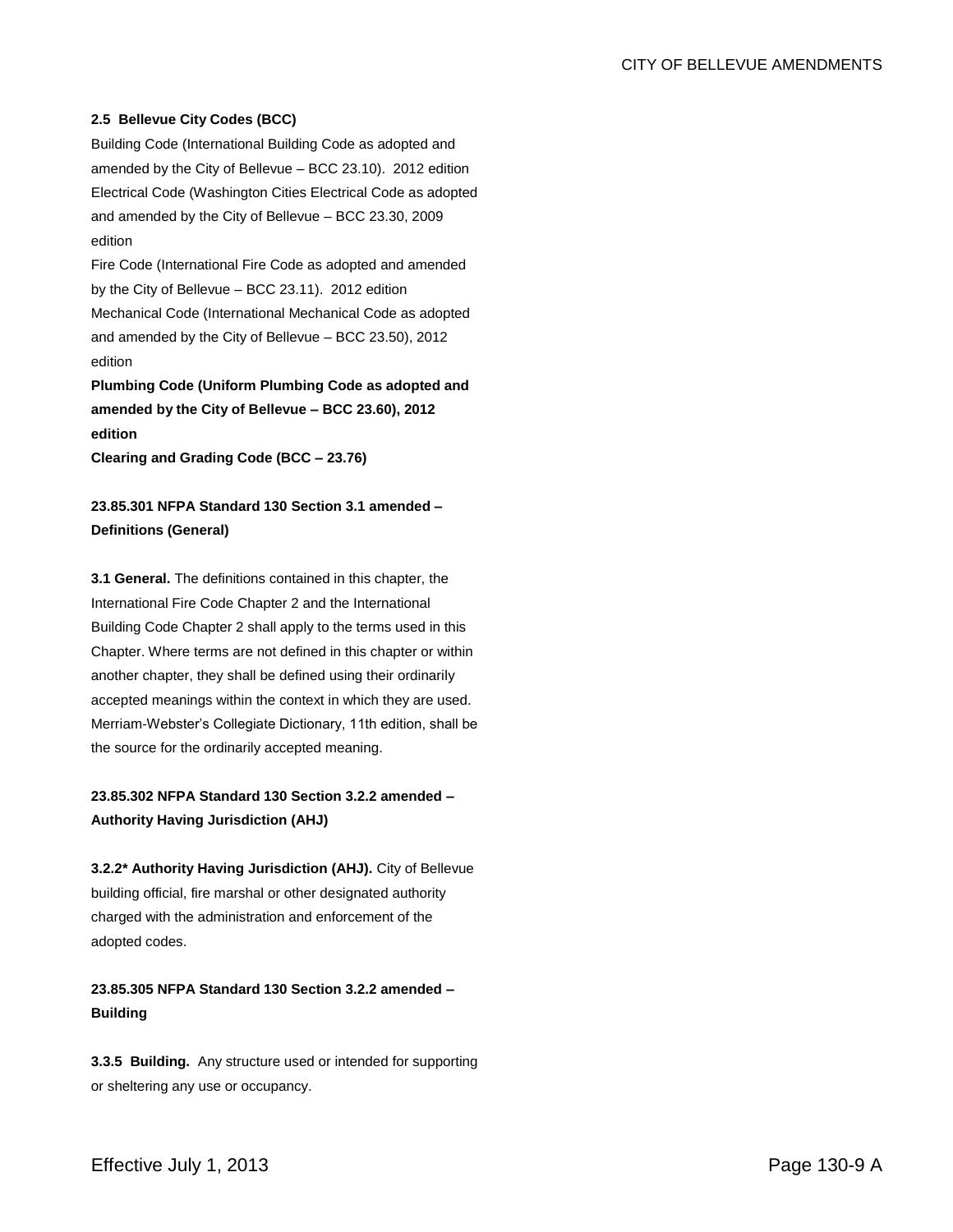## **23.85.335 NFPA Standard 130 Section 3.3.35 amended – Point of Safety**

**3.3.35 Point of Safety.** A point of safety is one of the following: (1) an enclosed fire rated exit as defined by the International Building Code that leads to a public way or safe location outside the station, trainway, or vehicle; (2) an atgrade point not less than 50' beyond the vehicle, enclosing station, or trainway in accordance with International Building Code 1027.5; (3) any other approved location.

### **23.85.344 NFPA Standard 130 Section 3.3.44 amended – Station**

**3.3.44 Station.** A place designated for the purpose of loading and unloading passengers, including patron service areas and ancillary spaces associated with the same structure.

**3.3.44.1 Enclosed Station.** A station or portion thereof that does not meet the definition of an open station.

**3.3.44.2\* Open Station.** A station that is constructed such that it is directly open to the atmosphere and smoke and heat are allowed to disperse directly into the atmosphere. Open stations shall conform to the design requirements of sections 3.3.44.2.1 through 3.3.44.2.2

#### **3.3.44.2.1 – Roof/Canopy Extent.**

- **(**1) There shall be no roof directly above the trainway for the entire length of the station.
- (2) Individual roof segments covering the full width of the platform (within 36 inches of platform edge) shall not exceed 200 feet in length without a minimum separation of 20 feet from adjoining full width roof segments. For the purposes of determining canopy length, individual canopy segments covering the full width of the platform (within 36 inches of platform edge) spaced closer than 20 feet to each other shall be considered as one canopy.

**Exception:** In an open station provided with an automatic fire sprinkler system per NFPA 13, a roof, canopy, or ceiling extending the full width of the platform shall be permitted to be the full length of the platform.

**Exception:** Roof segments which remain farther than 36 inches from the platform edge may be the full length of the station.

(3) The underside of the ceiling shall be at a minimum height of 10 feet above the platform, with a minimum slope of 1.5:12 to facilitate smoke venting to the atmosphere. There shall be a minimum 12 inch clearance between the edge of the roof and the static envelope of a train. Roof components perpendicular to the roof slope with a depth no greater than 6 inches may project into the minimum height of the underside of the ceiling plane. (Fig. A)



The bottom of roof components perpendicular to the roof slope with a depth greater than 6 inches shall establish the height of the underside of the ceiling plane (Fig. B) unless there is a minimum 6 inch high gap between these components and the underside of the ceiling plane. (Fig.

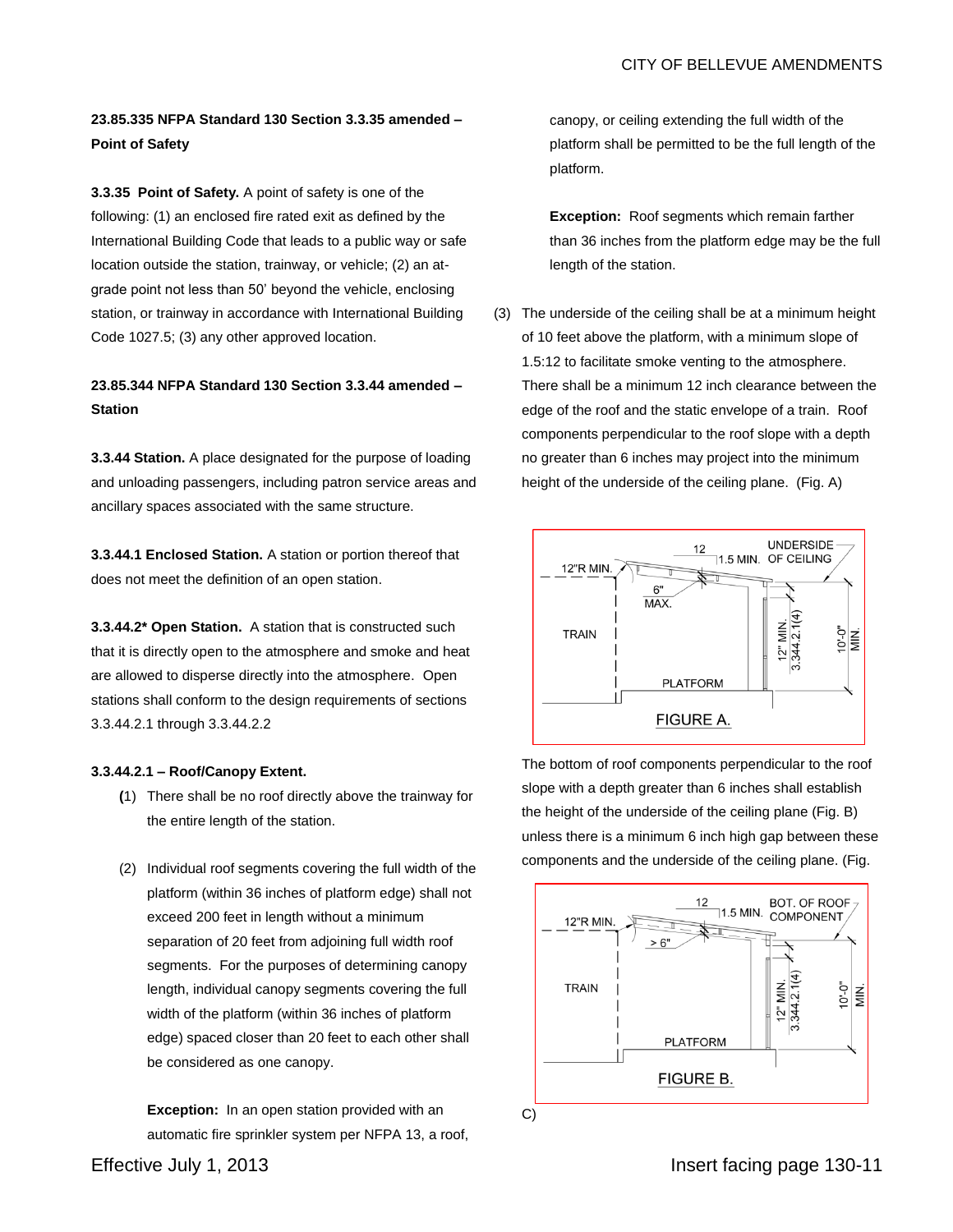#### CITY OF BELLEVUE AMENDMENTS



The bottom of roof components shall comply with the minimum height requirements of the International Building Code.

(4) At side platform stations there shall be a minimum 12 inch high gap between the canopy/ceiling and solid walls/windscreens along the side opposite of the tracks for a minimum 60% of the length of the roof. (Fig. A, B, or C)

**3.3.44.2.2** – Individual freestanding components (windscreen shelters, kiosks, etc.) on the passenger platform shall extend no closer than 12 inches to the underside of the roof/ceiling assembly or provide equivalent opening area to allow smoke to escape to the atmosphere.

**3.3.44.2.3 – Retained Cut Stations**. Portions of a station in a retained cut complying with 3.3.44.2.1 shall be considered as an open station. Where the station is covered with structures having a width greater than 20 feet crossing both the platforms and trainway with a minimum clearance of 16 feet above the platform to the underside of the body of the structure (excluding structural components) that portion of the station shall be provided with an automatic fire sprinkler system per NFPA 13 and continue to be considered an open station. Otherwise the covered portion shall be considered an enclosed station. Where a station is covered by a structure crossing the platform and trainway exceeding 200 feet in width, that portion of the station shall be considered an enclosed station.

**3.3.44.2.4 – Opening Protection.** Openings and the exterior walls of "open stations" (not including edges of trainways) shall also comply with the requirements of Table 602, Section 704.10 and Section 705 of the International Building Code.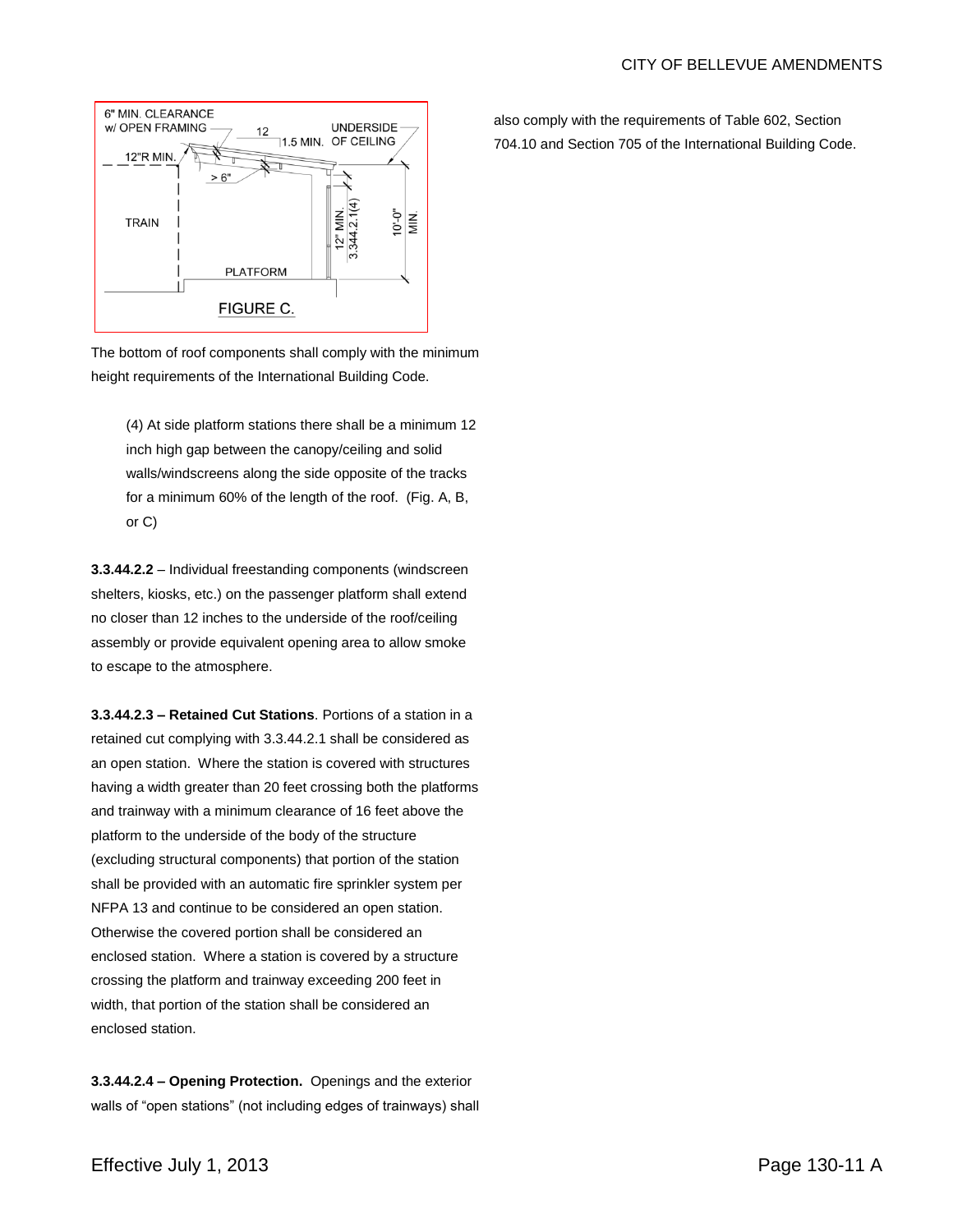**23.85.407 NFPA Standard 130 Section 4.7 added – General Precautions**

**4.7 General Precautions.** International Fire Code Chapter 3 shall govern the occupancy and maintenance for precautions against fire and spread of fire and general requirements for fire safety.

### **23.85.408 NFPA Standard 130 Section 4.8 added – Fire Service Features**

**4.8 Fire Service Features**. International Fire Code Chapter 5 shall govern fire service features for trainways, stations and tunnels.

**Exception:** Fire apparatus access is not required for trainways or tunnels except as otherwise determined by NFPA 130, section 6.2.3.

## **23.85.409 NFPA Standard 130 Section 4.9 added – Building Services and Systems**

**4.9 Building Services and Systems.** International Fire Code Chapter 6 shall apply to the installation, operation and maintenance of fuel-fired appliances and heating systems, emergency and standby power systems, electrical systems and equipment, mechanical refrigeration systems, elevator recall, stationary storage battery systems and commercial kitchen equipment.

## **23.85.410 NFPA Standard 130 Section 4.10 added – Interior Finishes**

**4.10 Interior Finishes**. International Fire Code Chapter 8 shall govern interior finish, interior trim, furniture, furnishings, decorative materials and decorative vegetation in stations and tunnels.

#### **23.85.501 NFPA Standard 130 Section 5.1.1.1 amended – Occupancy**

Effective July 1, 2013 **Insert facing page 130-12 5.1.1.1** The primary purpose of a station shall be for the use of the passengers who normally stay in a station structure for a period of time no longer than that necessary to wait for and enter a departing passenger-carrying vehicle or to exit the station after arriving on an incoming passenger-carrying vehicle.

**5.1.1.1.1** Fixed guideway transit and passenger rail stations are classified as Group A, Division 3 occupancies in accordance with the International Building Code

**5.1.1.1.2** Enclosed and elevated fixed guideway transit and passenger rail stations shall be posted with the maximum occupant load in accordance with Section 1004.3 of the International Building Code.

### **23.85.514 NFPA Standard 130 Section 5.1.1.4 added – Supplementary Accessibility Requirements**

**5.1.1.4** Fixed guideway transit and passenger rail stations shall comply with the applicable provisions of the International Building Code Appendix "E" Section, E109

# **23.85.521 NFPA Standard 130 Section 5.2.1 amended – Safeguards During Construction.**

**5.2.1 Safeguards During Construction.** During the course of construction or major modification of any structure, provisions of Chapter 33 of the International Fire Code and Chapter 33 of the International Building Code shall apply.

## **23.85.522 NFPA Standard 130 Section 5.2.2.1 amended – Building Construction**

**5.2.2.1** Building construction for all new enclosed stations shall be not less than Type I or Type II or combinations of Type I and Type II noncombustible construction as defined in Chapter 6 of the International Building Code, for the station configuration, or as determined by an engineering analysis of potential fire exposure hazards to the structure.

**5.2.2.2** Other types of construction are permitted for open stations in accordance with the provisions of Chapter 6 of the International Building Code for corresponding station configurations.

**5.2.2.3** Where access for firefighting is restricted, standpipes sized to provide 1000 gpm shall be provided. Hydraulic calculations shall be based on 500 gpm at 150 psi at the hydraulically most remote hose connection, with a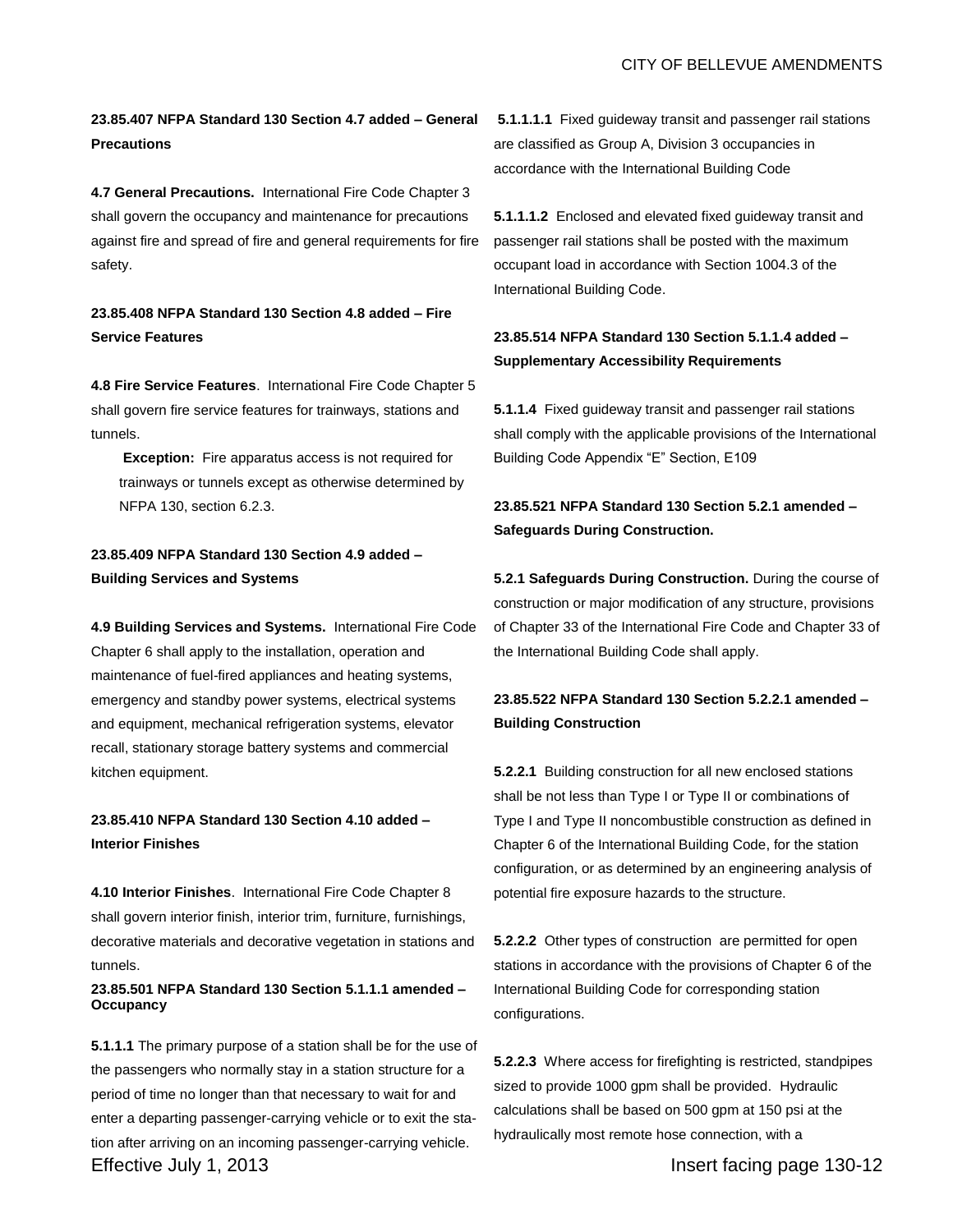simultaneous flow of 500 gpm at the next hydraulically most remote hose connection. The maximum calculated pressure at any point in the system shall not exceed 350 psi. Hose connection outlets shall be provided at maximum 200 feet spacing**.** 

**5.2.2.4\*** Illumination levels of enclosed stations shall not be less than .25 ft-candles at the walking surface.

## **23.85.523 NFPA Standard 130 Section 5.2.3 amended – Compartmentation**

**5.2.3.1.1\*** Passenger Stairs and Escalators. Stairs and escalators regularly used by passengers for circulation during normal revenue service in enclosed stations equipped throughout with an automatic sprinkler system are not required to be enclosed.

**5.2.3.1.2 Open Stations.** Public areas on different levels in open stations are permitted to be interconnected.

**5.2.3.1.3 Enclosed Stations.** Public areas on different levels in enclosed stations shall be permitted to be interconnected, provided fire separation is not required for smoke control or other fire protection purposes.

**5.2.3.2\* Separation Between Public and Nonpublic Floor Areas.** All public areas shall be separated from adjacent nonpublic areas by noncombustible construction except as required in Chapter 5 of the International Building Code.

**5.2.3.3 Ancillary Spaces.** Fire resistance ratings of separations between ancillary occupancies shall be established in accordance with Chapters 3, 5 & 7 of the International Building Code.

## **23.85.531 NFPA Standard 130 Section 5.3.1 amended – Ventilation**

**5.3.1** A smoke control system shall be provided in underground passenger rail stations in accordance with Section 909 of the International Building Code as amended by Bellevue City Code. Smoke control shall restrict movement of

smoke to the general area of fire origin and non-occupied exhaust areas and maintain tenability in the means of egress.

### **23.85.541 NFPA Standard 130 Section 5.4.1 amended – Wiring Requirements**

**5.4.1** All wiring materials and installations within stations other than for traction power shall conform to requirements of NFPA 70, the Washington Cities Electrical Code and, in addition, shall satisfy the requirements of 5.4.2 through 5.4.9.

#### **23.85.548 NFPA Standard 130 Section 5.4.8 amended – Emergency lighting and communication circuits**

**5.4.8** The emergency lighting and communications circuits shall be protected from physical damage by system vehicles or other normal system operations and from fires in the system for a period of not less than 1 hours. The circuits shall be protected from ASTM E 119 fire conditions as required in NFPA 70 (2008) Article 700, Part II 700.9.D(1).

### **23.85.549 NFPA Standard 130 Section 5.4.11 amended – Emergency Power (Enclosed Stations)**

**5.4.11 Emergency Power – Enclosed Stations.** Enclosed stations shall be such that, in the event of failure of the normal supply to or within, the system, standby (legally required) and emergency power in accordance with Bellevue City Code Section 23.10.403, Article 700 of NFPA 70 as amended by the Washington Cities Electrical Code, and Chapter 4 of NFPA 110 and the following special provisions:

Power distribution from the emergency source to the emergency transfer switch shall be by an independent route from the normal power source.

If the emergency power system is a generator set inside a building, the system shall be located in a separate room enclosed with 2-hour fire barriers constructed in accordance with International Building Code Section 707 or horizontal assemblies constructed in accordance with International Building Code Section 712, or both, and shall be in a separate

Effective July 1, 2013 Page 130-12 A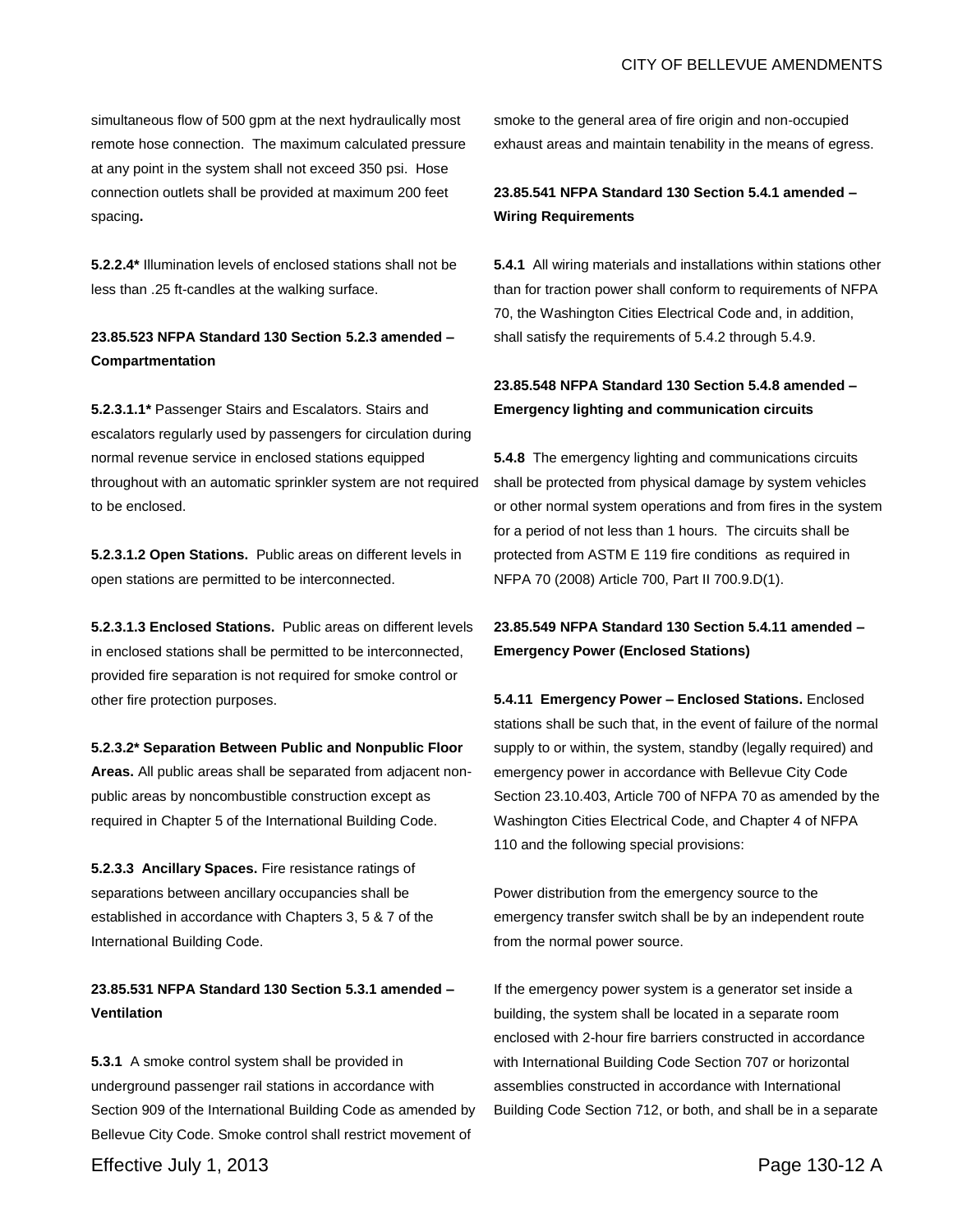room from the normal power source including transformers and distribution equipment.

If the emergency power system is a generator then system supervision with manual start and transfer features shall be provided at the fire command center.

Fire pumps shall comply with NFPA 20 and NFPA 70 Article 695.

The supply system for emergency purposes, in addition to the normal services to the station, shall be one or more of the types of systems described in subsections 700.12(A) through 700.12(E) of NFPA 70.

### **23.85.550 NFPA Standard 130 Section 5.4.11.4 amended – Systems connected to emergency power**

**5.4.11.4** Systems identified in Bellevue Building Code Section 23.10.403 shall be connected to the emergency power system

### **23.85.551 NFPA Standard 130 Section 5.5.1 amended – Means of Egress (General)**

**5.5.1\* General.** The provisions for means of egress for a station shall comply with Section 5.5 and the following International Building Code provisions, except as herein modified;

Maintenance of the means of egress (MOE) system; 1001.2, 1001.3, 1020.1 Ceiling height; 1003.2, 1009.5 Protruding objects and encroachment; 1003.3, 1005.7 Elevation changes; 1003.5 MOE system continuity; 1003.6, 1005.4, 1021.1 Posting the maximum occupant load; 1004.3, Posting the maximum occupant load sign is required in enclosed and elevated stations in spaces with a total occupant load of 50 or more as determined by section 5.5.1, item (2). Outdoor areas; 1004.5, except for at-grade stations Multiple occupancies; 1004.6, 1014.2.1, 1021.2.1 Egress width and capacity; 1005.2, 1005.3, 1005.5, 1005.6, 1009.4 Accessible means of egress; 1007

Doors, gates, turnstiles and door hardware; 1008 Stairway design; 1009 Ramp design; 1010 General signage; 1007.9, 1007.10, 1008.1.9.3, 1008.1.9.7, 1008.1.9.8, 1022.9 Exit signs; 1011 Exception: Exit signs are not required for atgrade platform stations Handrail design; 1003.5, 1005.7.2, 1009.12, 1009.15, 1010.9, 1010.10.2, 1012, 1013.3, 1024.2.3, 1028.6.1, 1028.9.1, 1028.10.1, 1028.13 Guard rail design; 1013 Arrangement of exits (exit spread); 1015.2 Boiler, incinerator, furnace, refrigeration machinery and refrigerated rooms; 1015.3 through 1015.5. Number of exits or exit access doorways from spaces; 1015.1, except for at-grade open stations Corridor design; 1018 Egress balcony design; 1019 Exit design; 1020 Number of exits or exit access doorways from stories; 1021 Intervening rooms, areas and spaces; 1004.1.1, 1014.2, 1018.6 Interior stairway and ramps; 1022 Exit passageways; 1023 Exterior exit stairways and ramps; 1026 Exit discharge; 1027

### **23.85.552 NFPA Standard 130 Section 5.5.1.3.3 added – Required Stairway in Enclosed Stations**

**5.5.1.3.3** Every required stairway in enclosed stations serving floor levels more than 30 feet (9144 mm) below its level of exit discharge, except those regularly used by passengers shall comply with the requirements for a smokeproof enclosure in Section 1022.10 of the International Building Code.

## **23.85.554 NFPA Standard 130 Section 5.5.1.4 amended – Common Path of Travel**

**5.5.1.4\* Common Path of Travel.** A common path of travel shall be in accordance with the International Building Code.

Effective July 1, 2013 Page 130-12 B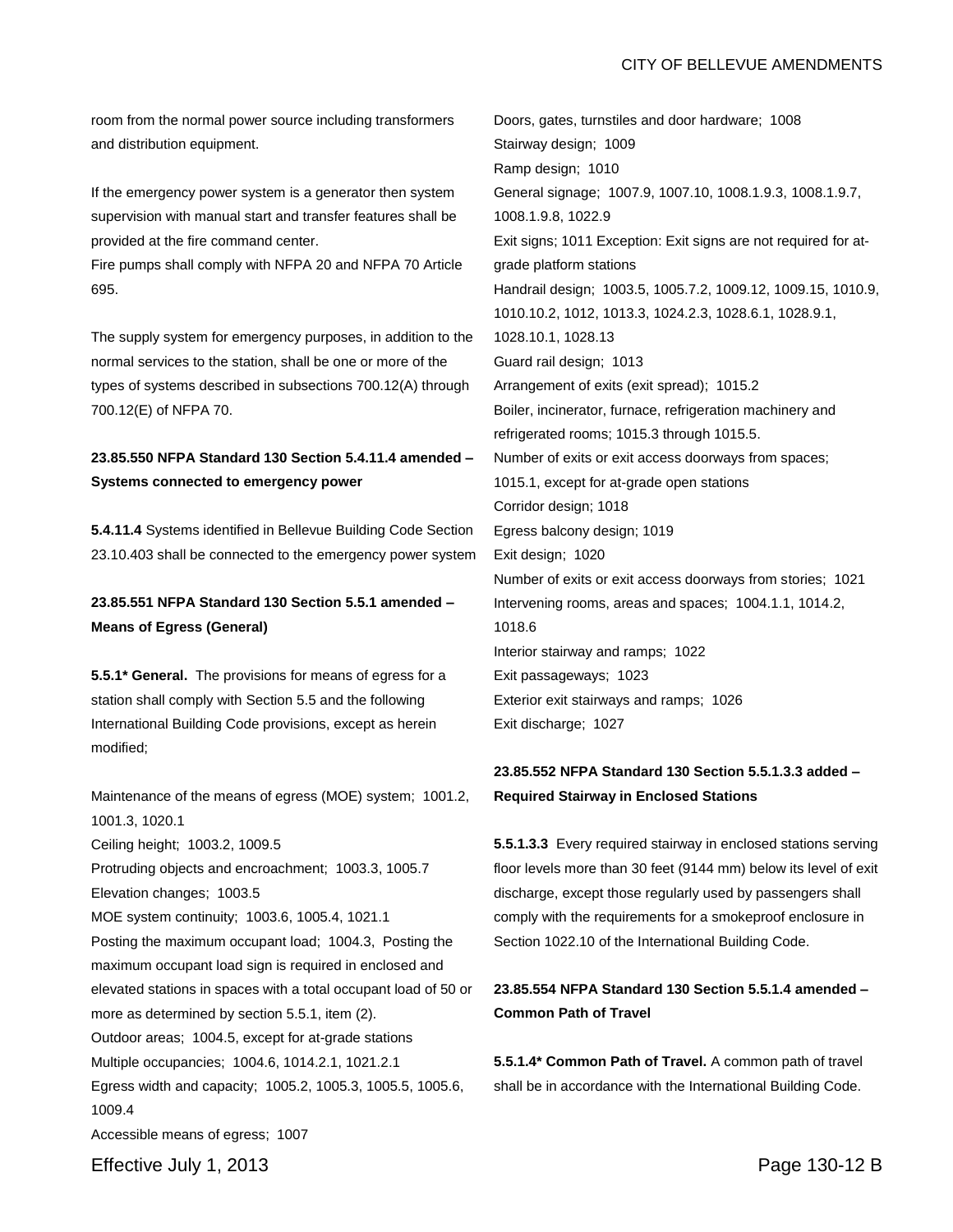# **23.85.555 NFPA Standard 130 Section 5.5.1.5 amended – Horizontal Exits**

**5.5.1.5\*** Horizontal exits shall be in accordance with International Building Code Section 1025

**23.85.556 NFPA Standard 130 Section 5.5.2.1 amended – Escalators**

**5.5.2.1** Escalators may be permitted as a means of egress in stations, provided they account for not more than 25% of the required number and capacity of the means of egress at any one level and the following criteria are met:

- (1)\* The escalators shall be constructed of noncombustible materials
- (2)\* Escalators running in the direction of egress shall be permitted to remain operating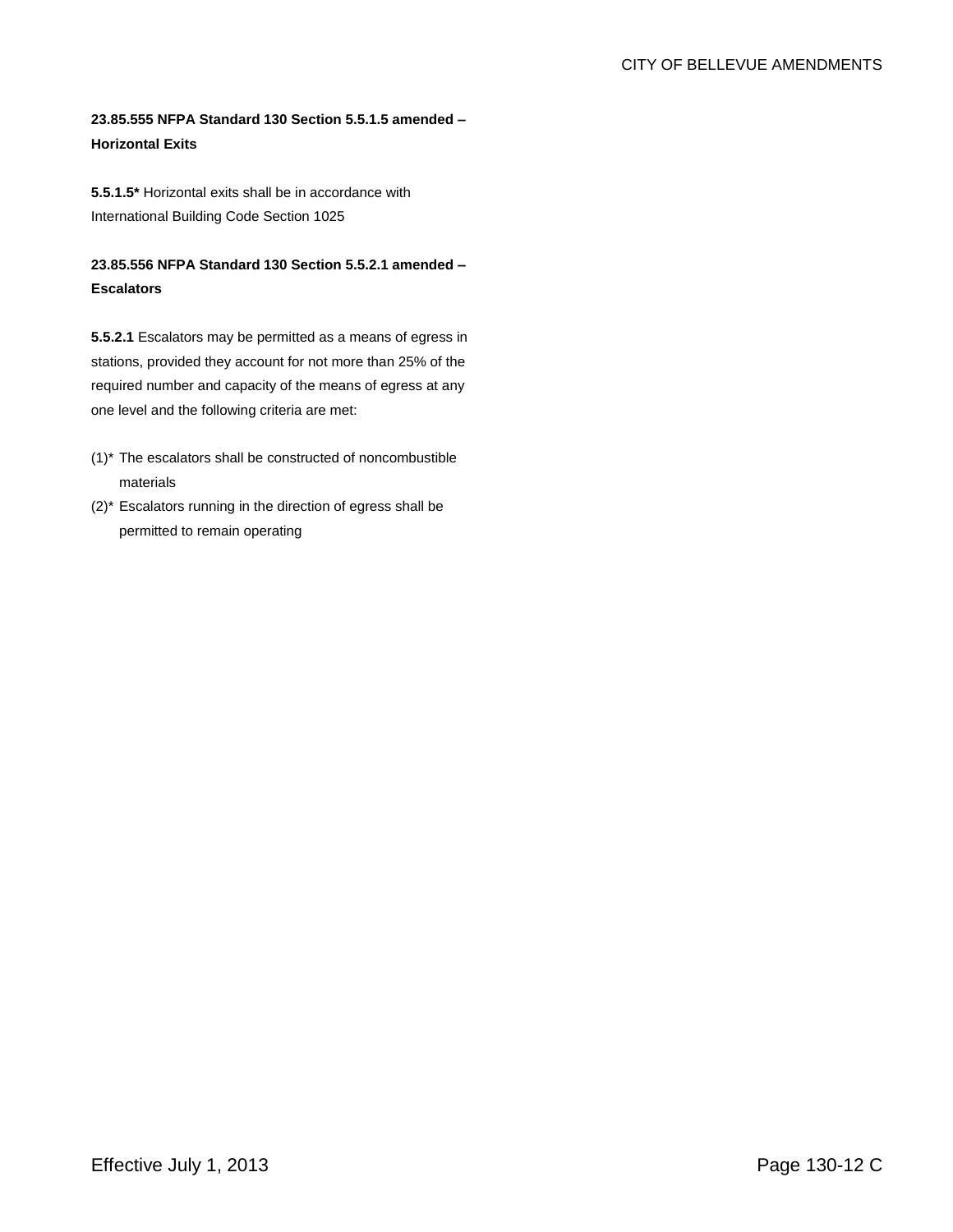- (3) Escalators running reverse to the direction of egress shall be capable of being stopped locally and remotely as follows:
	- (a) Locally by manual stopping device at the escalator
	- (b) Remotely by one of the following:
		- i. A manual stopping device at a remote location ii. As part of a pre-planned evacuation response
- (4)\* Where provision is made for remote stopping of escalators counted as means of egress, where one of the following shall apply:
	- (a) The stop shall be delayed until it is preceded by a minimum 15-second audible signal, or warning message sounded at the escalator
	- (b) Where escalators are equipped with the necessary controls to deceleration a controlled manner under the full rated load, the stop shall be delayed for at least 5 seconds before beginning deceleration and the deceleration rate shall be no greater than 0.052 m/sec2 (0.17ft./sec2).
- (5) Where an audible signal or warning message is used, the following shall apply:
	- (a) The signal or message shall have a sound intensity that is at least 15 dBA above the average ambient sound level for the entire length of the escalator.
	- (b) The signal shall be distinct from the fire alarm signal.
	- (c) The warning message shall meet audibility and intelligibility requirements.

# **23.85.557 NFPA Standard 130 Section 5.5.5.1 amended – Occupant Load**

**5.5.5.1** The occupant load for a station shall be computed as follows:

- (1) For the purpose of determining timed egress analysis, the train load of trains simultaneously entering the station on all tracks in normal traffic direction plus the simultaneous entraining load awaiting a train.
- (2) For the purpose of determining the number of required exits and the minimum egress width, the number of occupants computed at the rate of one occupant per unit of area as follows:

7 sq. ft. net for public areas in enclosed stations unless otherwise approved by the building official.

15 sq. ft. net for public areas in surface structures and elevated structures unless otherwise approved by the building official.

30 sq.ft. gross for mercantile

100 sq.ft. gross for business areas

300 sq.ft. gross for storage areas, and mechanical equi pment rooms

Occupant loads for other uses shall be determined by the building official

**Note:** Compliance with both timed performance and area based occupant load determination per items 1) and 2 is required.

## **23.85.558 NFPA Standard 130 Section 5.5.5.5 amended – Use by other than passengers or employees**

**5.5.5.5** If an area within a station is intended for use by other than passengers or employees, the occupant load for that area shall be determined in accordance with the provisions of Chapter 10 of the International Building Code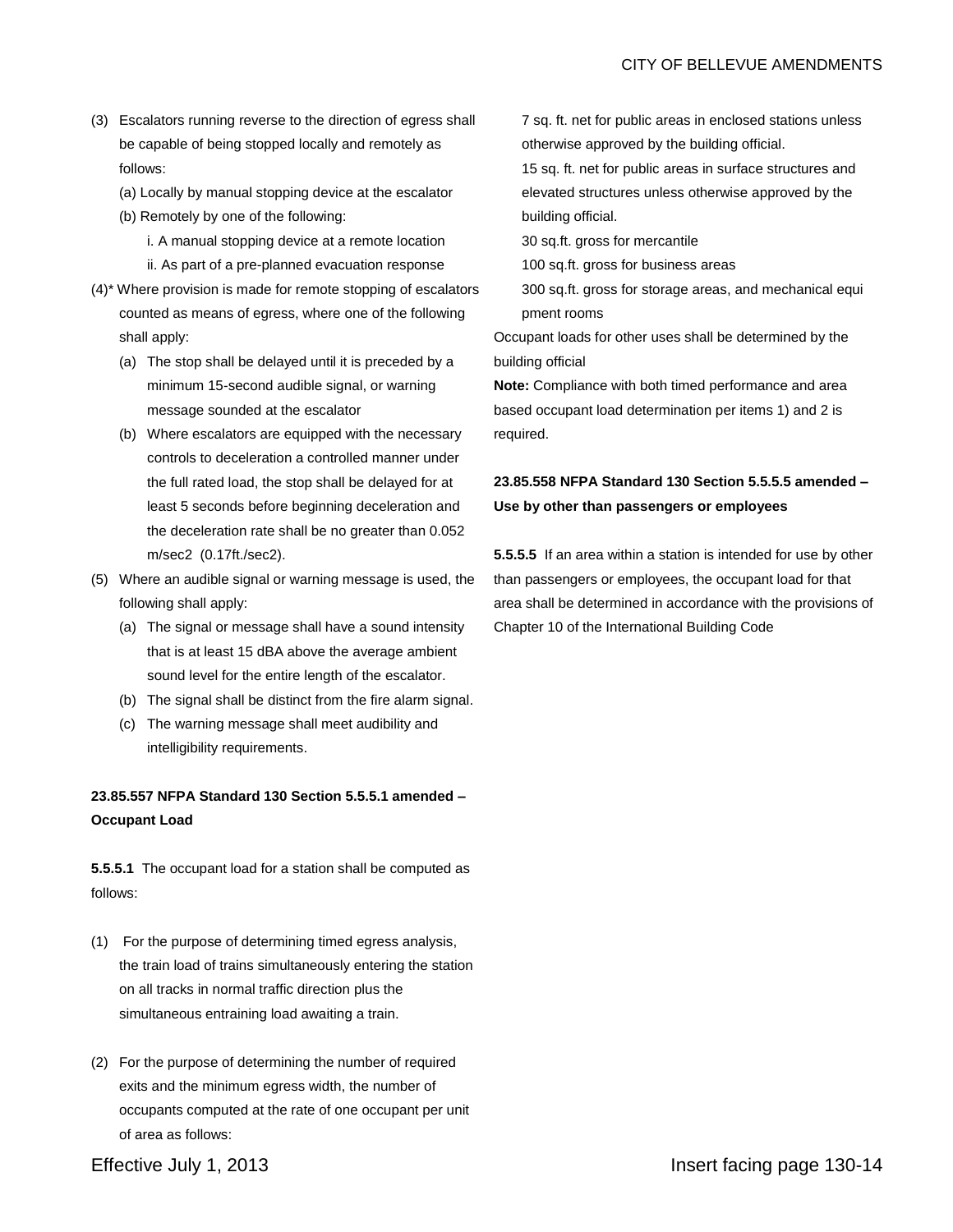## **23.85.610 NFPA Standard 130 Section 5.5.6.1 amended – Platform Evacuation**

**5.5.6.1\* Platform Evacuation.** There shall be sufficient egress capacity to evacuate the platform occupant load as defined in 5.5.5.6 from the station platform in 4 minutes or less, but in no case shall the required egress width be less than prescribed by Section 1005 of the International Building Code, except as modified in this section**.**

**5.5.6.1.1** For open stations the maximum travel distance on the platform to a point at which a means of egress route leaves the platform shall not exceed 100 m (325 ft). For enclosed stations, the limits established in Section 1016 of the International Building Code shall apply.

**5.5.6.1.2\*** Modification of the evacuation time and travel distance shall be permitted based on an engineering analysis by evaluating material heat release rates, station geometry, and emergency ventilation systems.

# **23.85.632 NFPA Standard 130 Section 5.5.6.3.2 amended – Stairs and Escalators**

**5.5.6.3.2.1** For enclosed stations, no less than 2 stairways shall be enclosed, and separated by not less than 75% of the longest diagonal dimension of the platform, and not less than 60% of the capacity of the means of egress shall be of enclosed stairways not less than 60" in width.

**5.5.6.3.2.2\*** Escalators may only be permitted to be used as a means of egress as provided for in this section.

**5.5.6.3.2.3\*** Capacity and travel speed for stairs and escalators shall be computed as follows:

- (1) Capacity 0.0555 //mm-min (1.41 pim)
- (2) \*Travel speed 15 m/min (48 (fpm) (indicates vertical component of travel speed)

**5.5.6.3.2.[4\\*](http://codesonline.nfpa.org/a/c.ref/ID02013005915/sec)** Escalators may account for up to 25% of the required number and capacity of the means of egress at any one level

**5.5.6.3.2.5** Escalators may be permitted to account for up to 25% of the required number and capacity of the means of egress at any one level for purposes of calculating platform evacuation time where the following criteria are met:

- (1) The escalators are capable of being remotely brought to a stop in accordance with the requirements of [5.5.2.1\(](http://codesonline.nfpa.org/NFPA/a/c.html/nfpa_130_2010#ID02013003462)3)(b), [5.5.2.1\(](http://codesonline.nfpa.org/NFPA/a/c.html/nfpa_130_2010#ID02013003462)4), and [5.5.2.1\(](http://codesonline.nfpa.org/NFPA/a/c.html/nfpa_130_2010#ID02013003462)5).
- (2) A portion of the means of egress capacity from each station level is comprised of stairs.
- (3) For enclosed stations, at least one enclosed exit stair or exit passageway shall provide continuous access from the platforms to a public way.

**5.5.6.3.2.6\*** In calculating the egress capacity of escalators, one escalator at each level shall be considered as being out of service.

**5.5.6.3.2.7** The escalator chosen shall be the one having the most adverse effect upon egress capacity.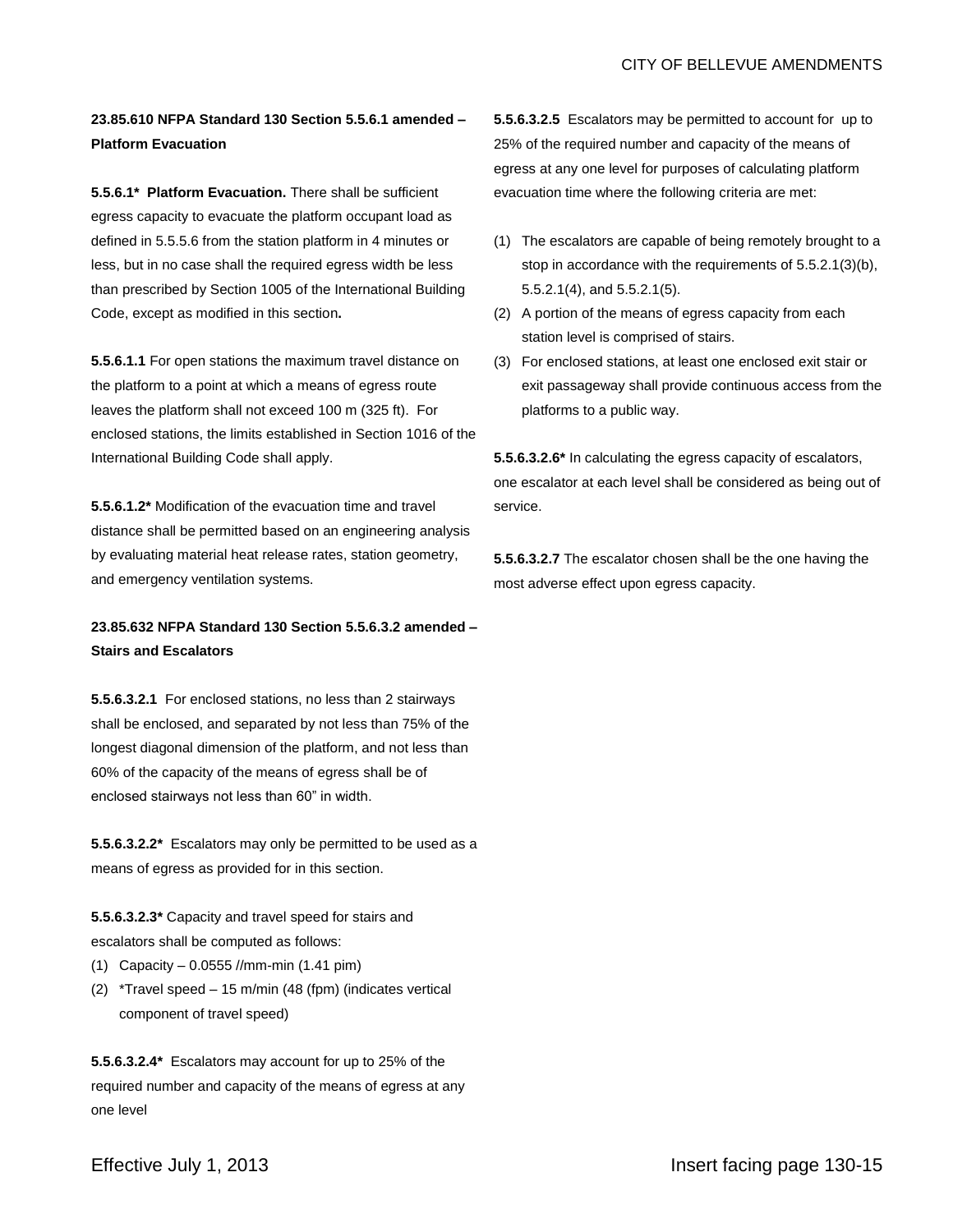# **23.85.634 NFPA Standard 130 Section 5.5.6.3.4.3 amended – Emergency Exit Gates**

**5.5.6.3.4.3** Emergency exit gates shall comply with Chapter 10 of the International Building Code, and the clear width of the exit walkway shall be maintained.

# **23.85.635 NFPA Standard 130 Section 5.5.6.3.5.2 amended – Turnstile-type fare collection equipment**

**5.5.6.3.5.2** Turnstile-type fare collection equipment shall be permitted in accordance with Chapter 10 of the International Building Code and shall account for a capacity of 25 ppm for egress calculations.

23.85.661 NFPA Standard 130 Section 5.5.6.1 amended – Means of Egress Illuminations

**5.6.1** Illumination of the means of egress in stations shall be in accordance with Section 1006 of the International Building Code, except as otherwise noted herein.

# **23.85.662 NFPA Standard 130 Section 5.5.6.2 amended – Emergency Lighting**

**5.6.2** Means of egress shall be provided with a system of emergency lighting in accordance with Section 1006.3 of the International Building Code, except as otherwise noted herein.

## **23.85.670 NFPA Standard 130 Section 5.7.2.1 amended – Emergency Communications**

**5.7.2.1** A public address (PA) system and emergency voice alarm reporting devices, such as emergency telephone boxes or manual fire alarm boxes conforming to NFPA 72, shall be required in stations. Emergency Responder radio coverage shall be provided throughout all fixed guideways, tunnels, stations and ancillary spaces in accordance with Bellevue City Code Section 23.11.510 and 23.11.1103.2

**23.85.672 NFPA Standard 130 Section 5.7.2.4 amended – Manual Fire Alarm Boxes**

**5.7.2.4 Manual Fire Alarm Boxes.** Manual fire alarm boxes shall be installed in accordance with International Fire Code Section 907.4.2.

**Exception –** Where approved by the Fire Marshal, emergency alarm reporting devices may be utilized in lieu of manual fire alarm boxes.

## **23.85.730 NFPA Standard 130 Section 5.7.3 amended – Automatic Sprinkler Systems**

**5.7.3.1** An automatic sprinkler protection system shall be provided in all areas of stations used for concessions, in storage areas, in trash rooms, and in the steel truss area of all escalators and other similar areas with combustible loadings, except trainways.

**5.7.3.1.1** An automatic sprinkler system shall be provided throughout all areas of enclosed underground fixed guideway transit and passenger rail stations.

**5.7.3.2** Sprinkler protection shall be permitted to be omitted in areas of open stations.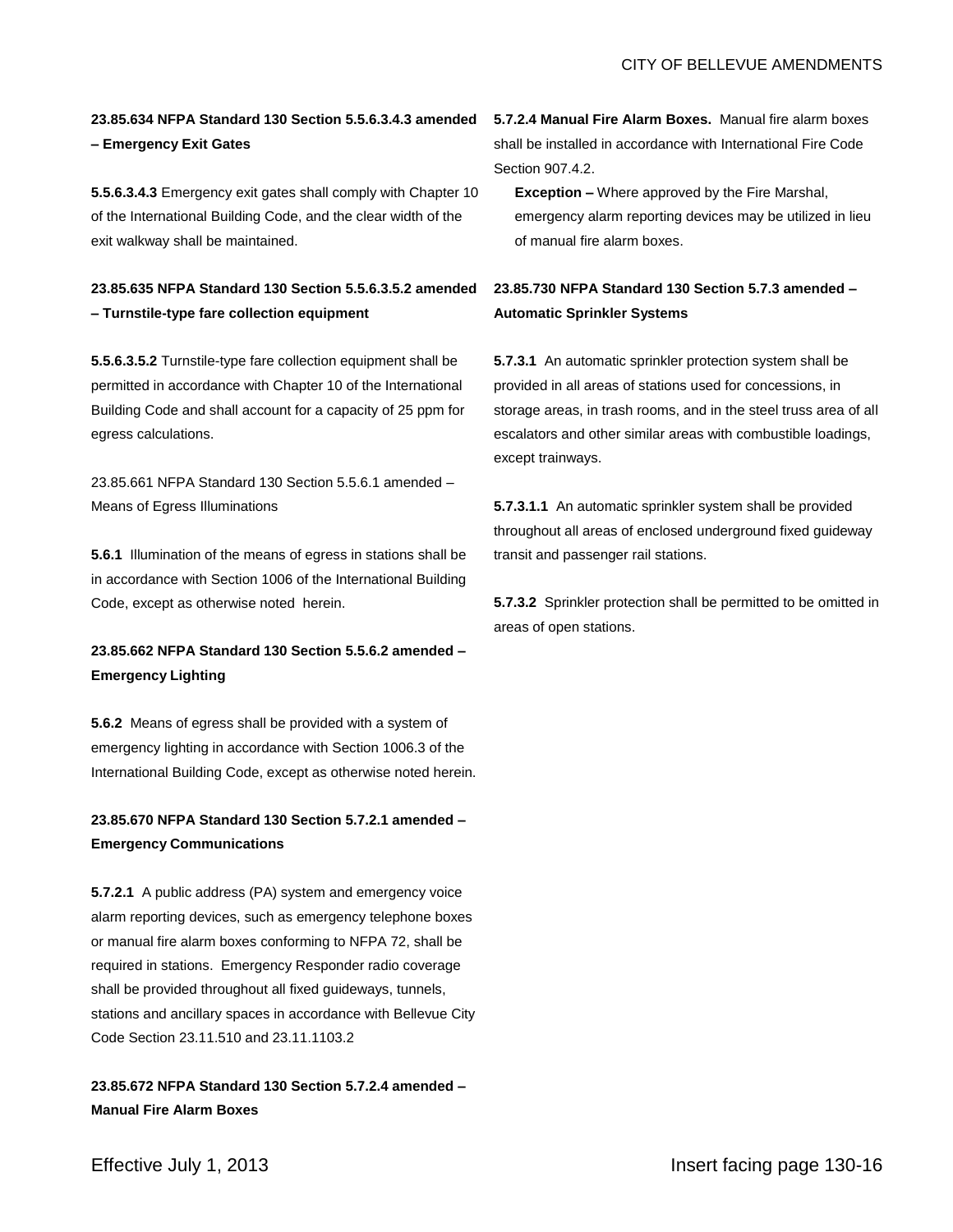**5.7.3.3** A sprinkler system waterflow alarm and supervisory signal service shall be installed.

**5.7.3.4** Other fire suppression systems, if approved, may be substituted for automatic sprinkler systems

**5.7.3.5** Automatic fire sprinkler systems shall be tested and maintained in accordance with NFPA 25

**23.85.740 NFPA Standard 130 Section 5.7.4 amended – Standpipe and Hose Systems**

**5.7.4 Standpipe and Hose Systems.** Standpipes shall comply with International Fire Code Section 905 as amended by Bellevue City Code Chapter 23.11 and this section

# **23.85.750 NFPA Standard 130 Section 5.7.5 amended – Portable Fire Extinguishers**

**5.7.5 Portable Fire Extinguishers.** Portable fire extinguishers in such number, size, type, in accordance with International Fire Code Section 906

# **23.85.760 NFPA Standard 130 Section 5.9 amended – Interior Finishes**

**5.9.1.1** Interior wall, floor and ceiling finish materials in enclosed stations shall either be noncombustible or shall comply with Chapter 8 of the International Fire Code

**5.9.2**.1 Interior finish in open stations shall comply with the requirements of Chapter 8 of the International Fire Code.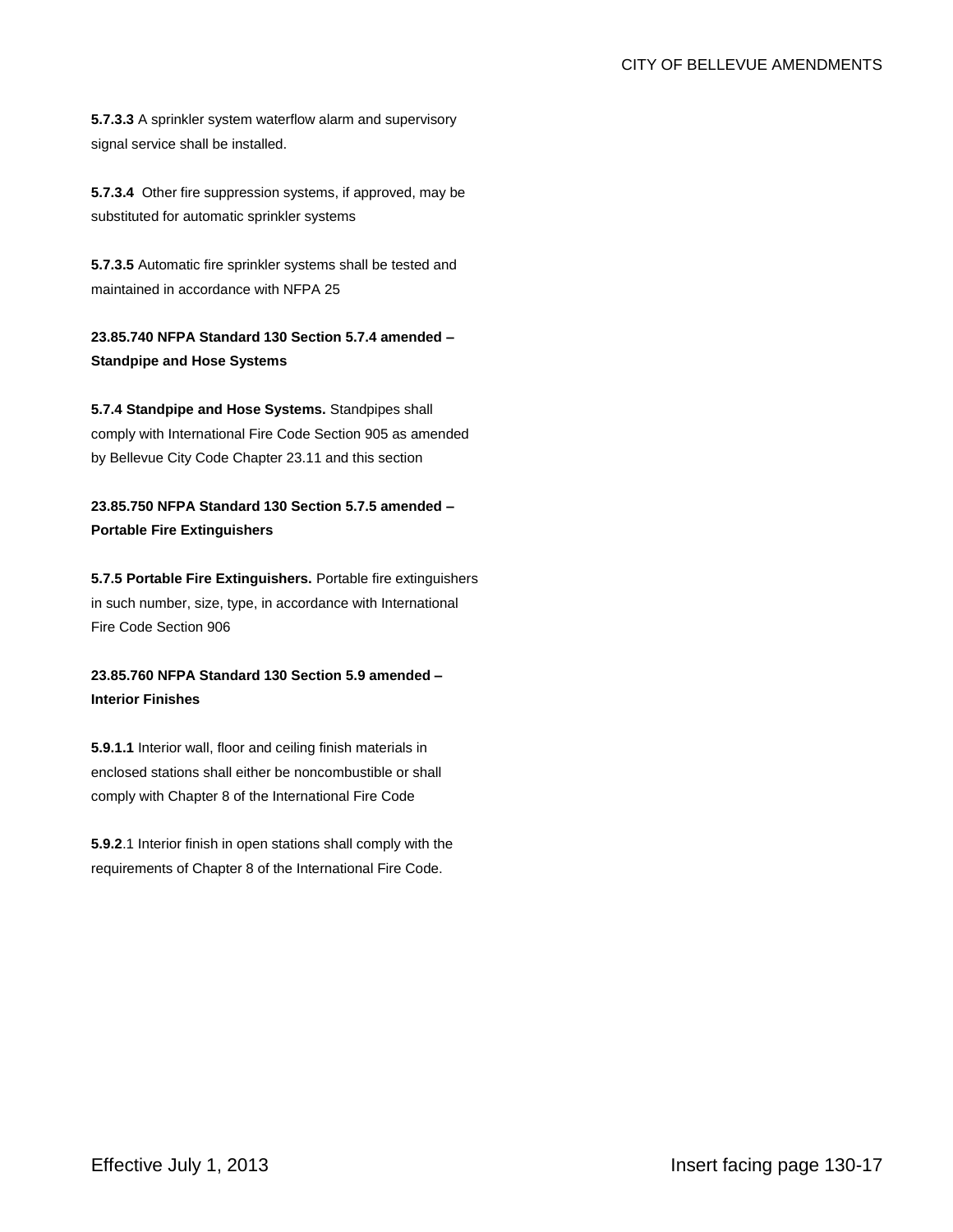## **23.85.770 NFPA Standard 130 Section 6.2.1.9 amended – Trainway means of egress**

**6.2.1.9\*** The means of egress within the trainway shall be provided with an unobstructed clear width graduating from the following:

- (1) 610 mm (30 in.) at the walking surface to
- (2) 760 mm (36 in.) at 1420 mm (56 in.) above the walking surface and to
- (3) 610 mm (30 in.) at 2025 mm (80 in.) above the walking surface

# **23.85.780 NFPA Standard 130 Section 6.2.2.1 amended – Trainway exit stairs and doors**

**6.2.2.1 General.** Exit stairs and doors shall comply with Chapter 10 of International Building Code, except as herein modified.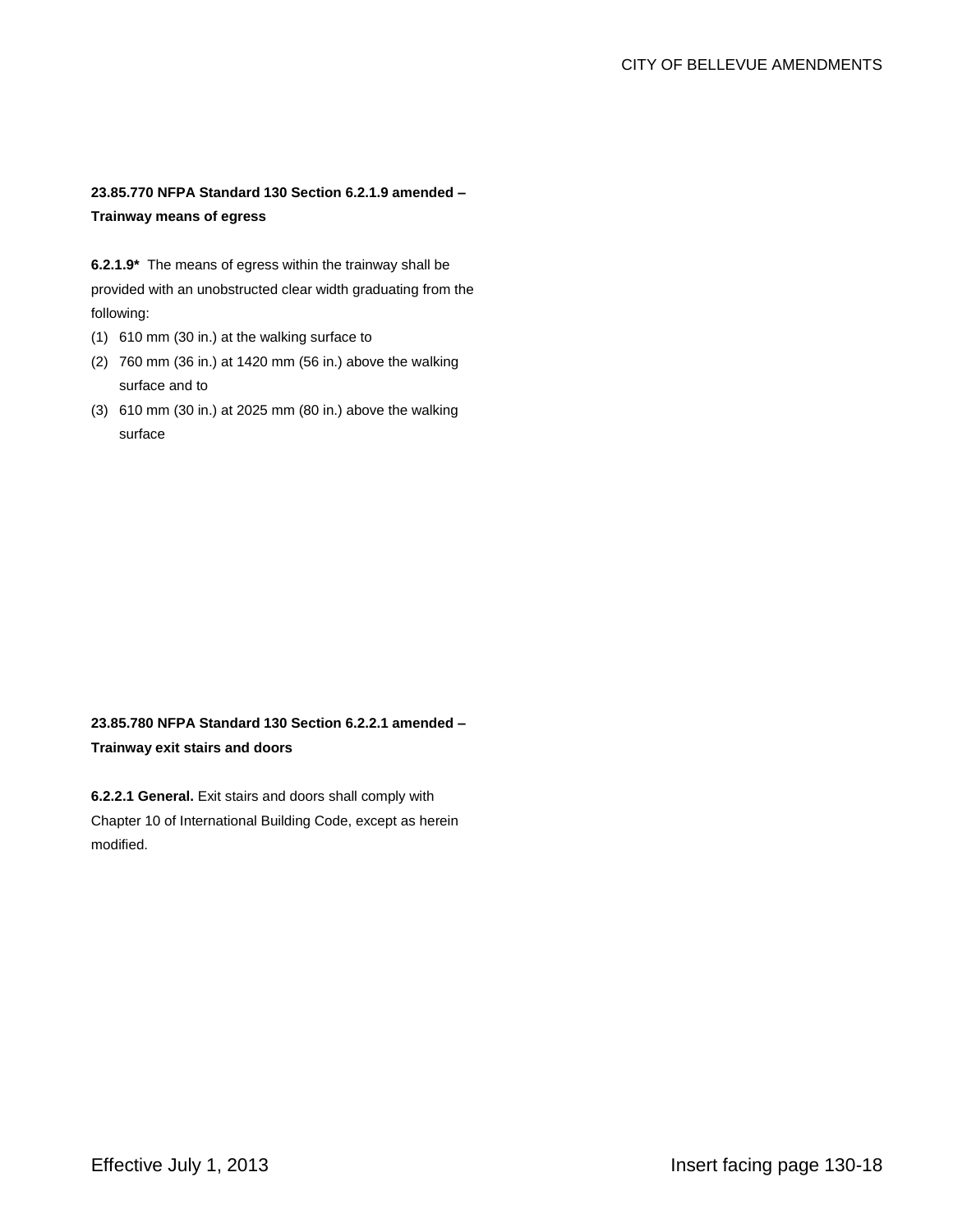# **23.85.785 NFPA Standard 130 Section 6.2.5 amended – Enclosed Trainway Illumination**

**6.2.5.2** Lighting systems for enclosed trainways described in 6.2.5.1 shall be installed in accordance with Chapter 10 of the International Building Code, except as otherwise noted in this standard.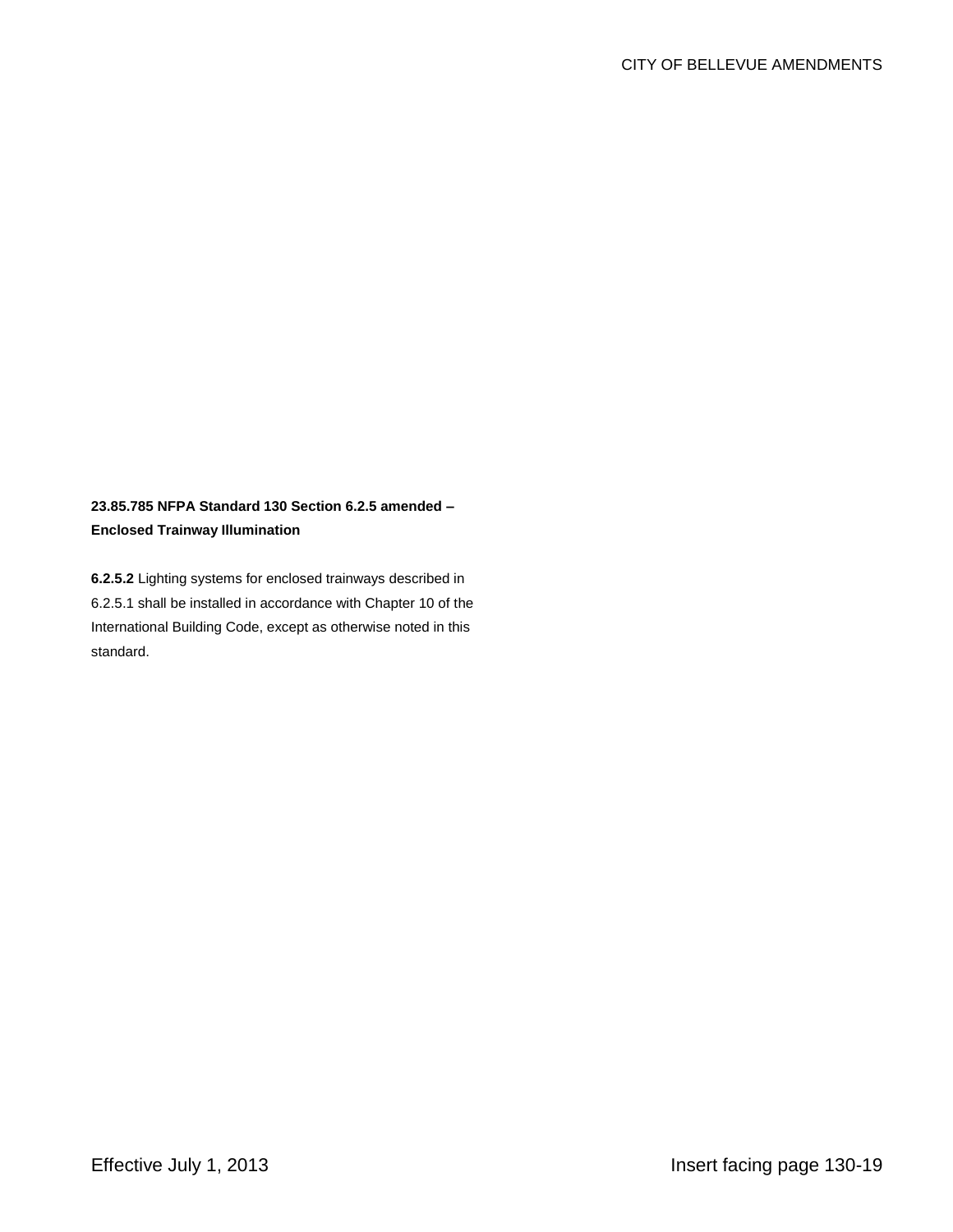### **23.85.790 NFPA Standard 130 Section 6.3.1.1.3 amended – Trainway Walking Surfaces**

**6.3.1.1.3 Walking Surfaces.** Walking surfaces designated for evacuation of passengers shall be constructed of noncombustible materials. Walking surfaces shall have a slipresistant surface and be securely attached.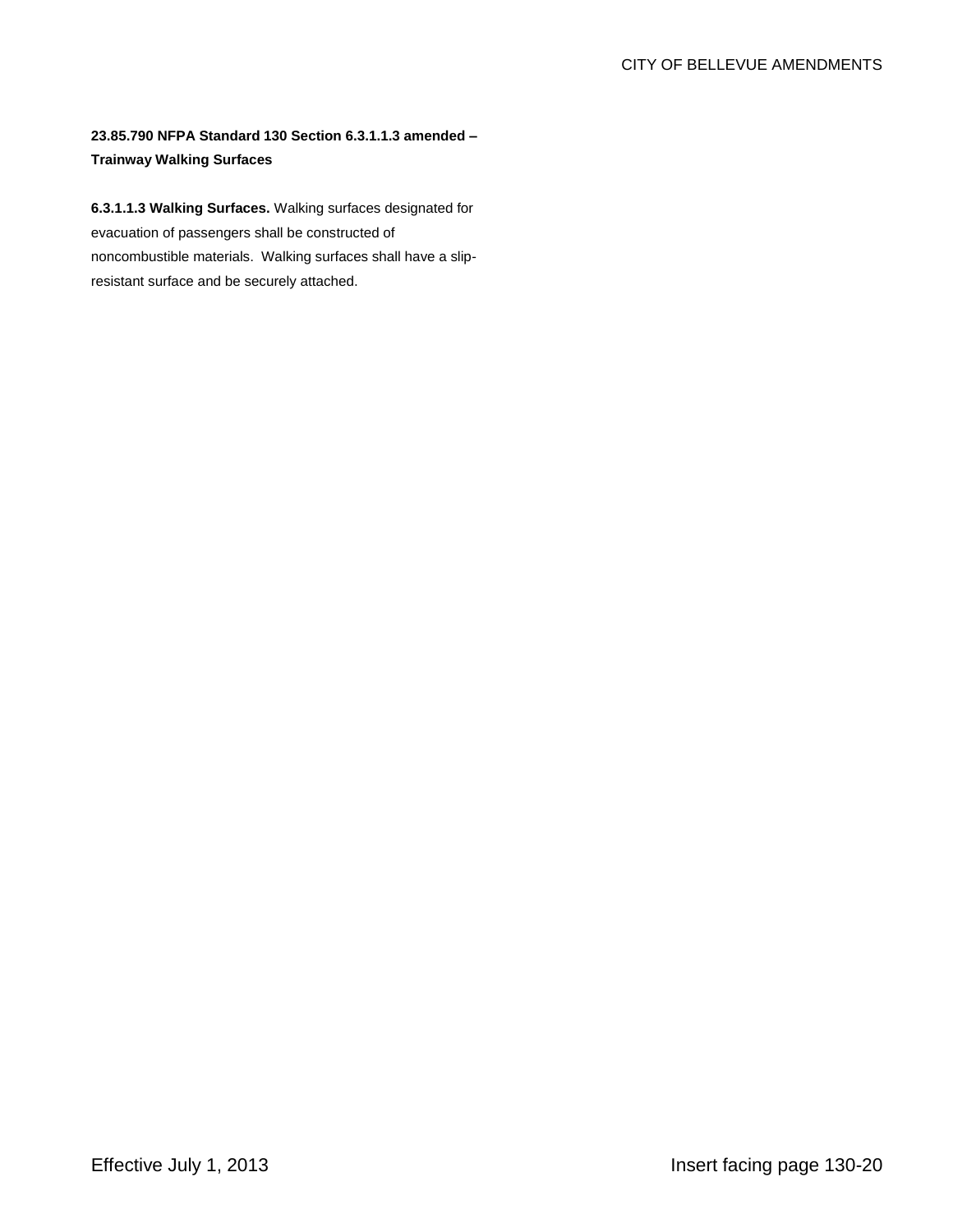#### CITY OF BELLEVUE AMENDMENTS

provided at the fire command center. Fire pumps shall comply with NFPA 20 and NFPA 70 Article 695.

The supply system for emergency purposes, in addition to the normal services to the trainway, shall be one or more of the types of systems described in subsections 700.12(A) through 700.12(E) of NFPA 70.

**6.3.3.2.11.1** Systems identified in Bellevue City Code Section 23.10.403 shall be connected to the emergency power system.

# **23.85.800 NFPA Standard 130 Section 6.5.2 amended – Standpipes - Enclosed Trainways**

# **23.85.795 NFPA Standard 130 Section 6.3.3.2.11 amended – Emergency Power -Enclosed Trainways**

**6.3.3.2.11 Emergency Power –** Enclosed Trainways. Enclosed trainways shall be such that, in the event of failure of the normal supply to, or within, the system, standby (legally required) and emergency power shall be provided in accordance with Bellevue City Code Section 23.10.403, Article 700 of NFPA 70 as amended by the Washington Cities Electrical code, and Chapter 4 of NFPA 110 and the follow special provisions:

Power distribution from the emergency source to the emergency transfer switch shall be by an independent route from the normal power source.

If the emergency power system is a generator set inside a building, the system shall be located in a separate room enclosed with 2-hour fire barriers constructed in accordance with International Building Code Section 707 or horizontal assemblies constructed in accordance with International Building Code Section 712, or both, and shall be in a separate room from the normal power source including transformers and distribution equipment.

If the emergency power system is a generator then system supervision with manual start and transfer features shall be **6.5.2.1** An approved fire standpipe system shall be provided for fixed guideway transit or passenger rail system tramways where physical factors prevent or impede access to the water supply or fire apparatus, if required by the authority having jurisdiction.

**6.5.2.1.1** Class I or Class III standpipe systems shall be installed in trainways in accordance with NFPA 14 except as modified herein

**6.5.2.1.2** Standpipe systems shall not be required to be enclosed in fire-rated construction, provided the following conditions are met:

- (1) The system is cross-connected or fed from two locations.
- (2) Isolation valves are installed not more than 800 ft. apart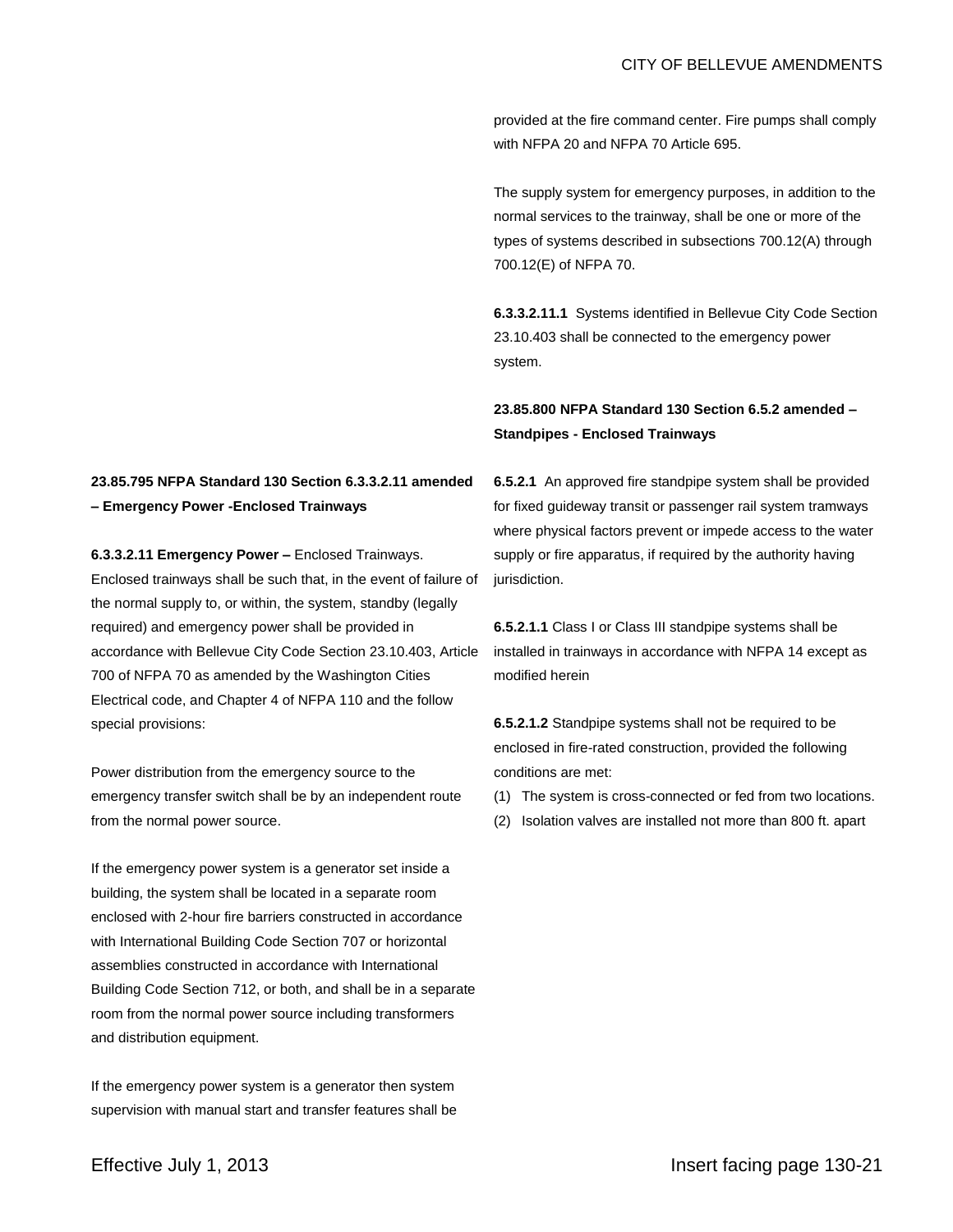**6.5.2.2** Standpipes shall be permitted to be of the dry type with the approval of the authority having jurisdiction.

**6.5.2.3** Standpipe systems shall be provided with an approved water supply capable of supplying the system demand for a minimum of 1 hour.

**6.5.2.3.1** Acceptable water supplies shall include the following:

- (1) Approved municipal or approved privately owned water works systems that have adequate pressure, flow rate, and level of integrity
- (2) Automatic or manually controlled fire pumps that are connected to an approved water source
- (3) Pressure-type or gravity-type storage tanks that are installed in accordance with NFPA 22

**6.5.2.4** Identification numbers and letters conforming to the sectional identification numbers and letters of the fixed guideway transit or passenger trainway system shall be provided at each surface fire department connection and at each hose valve on the standpipe lines.

**6.5.2.4.1** Identifying signs shall be affixed to underground or enclosed trainway walls at each hose outlet valve or shall be painted directly on the standpipe in white letters next to each hose outlet valve.

**6.5.2.4.2** Exposed tunnel standpipe lines and identification signs shall be painted as required by the authority having jurisdiction.

**6.5.2.4.3** Hydraulic design information signs shall be provided at each fire department connection indication the residual inlet pumping pressure(s) required for the hydraulically most remote and/or other selected hose connection outlet location(s).

**6.5.2.5** A fire department access road shall extend to within 100 ft. of the fire department connection.

**6.5.2.6** Four-way 2.5 inch fire department connections shall be provided at all emergency access points.

**6.5.2.7** Standpipes shall be sized to provide 1000 gpm. Hydraulic calculations shall be based on 500 gpm at 150 psi at the hydraulically most remote hose connection, with a simultaneous flow of 500 gpm at the next hydraulically most remote hose connection. The maximum calculated pressure at any point in the system shall not exceed 350 psi.

**6.5.2.8** Standpipes shall be interconnected at all tunnel cross passageways and within the stations, with isolation valves provided for each interconnection.

**6.5.2.9** Hose connection outlets shall be provided at maximum 200 feet spacing.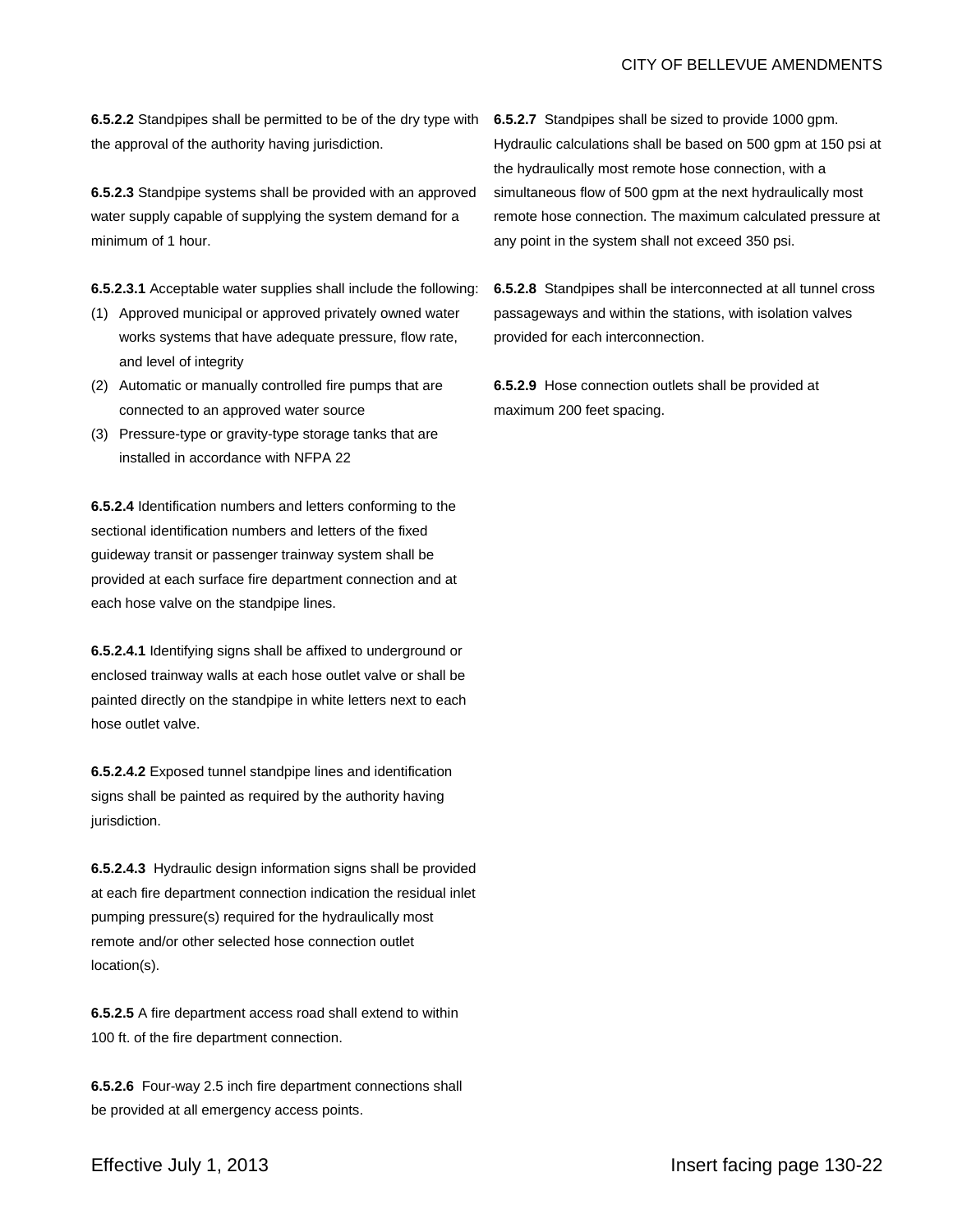**6.6.7.6** Tanks shall be abandoned in accordance with the provisions of Chapter 34 of the International Fire Code.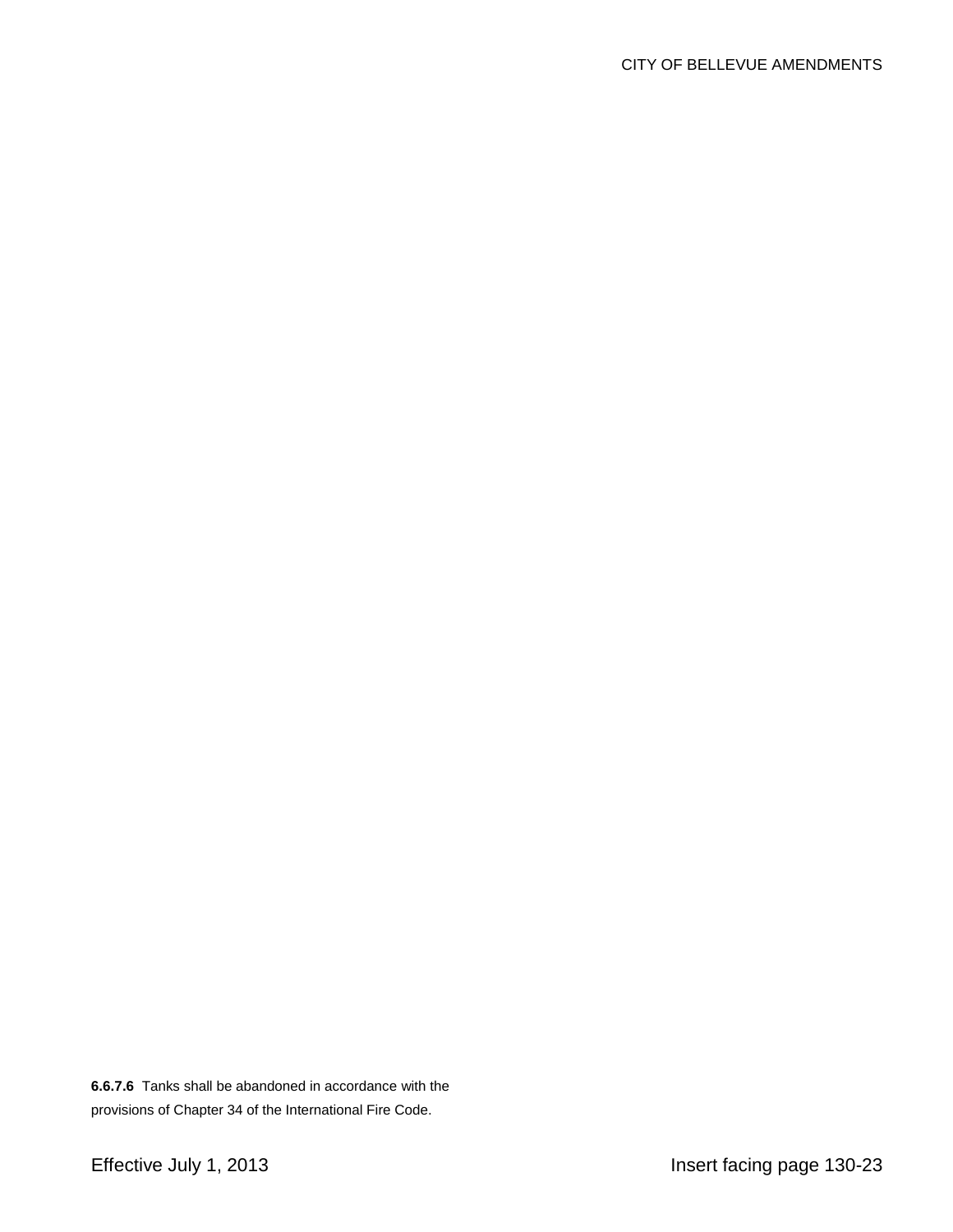# **23.85.810 NFPA Standard 130 Section 7.2.4 amended – Emergency Ventilation System Design**

**7.2.4** The design analysis shall address the performance of the system with one fan out-of-service.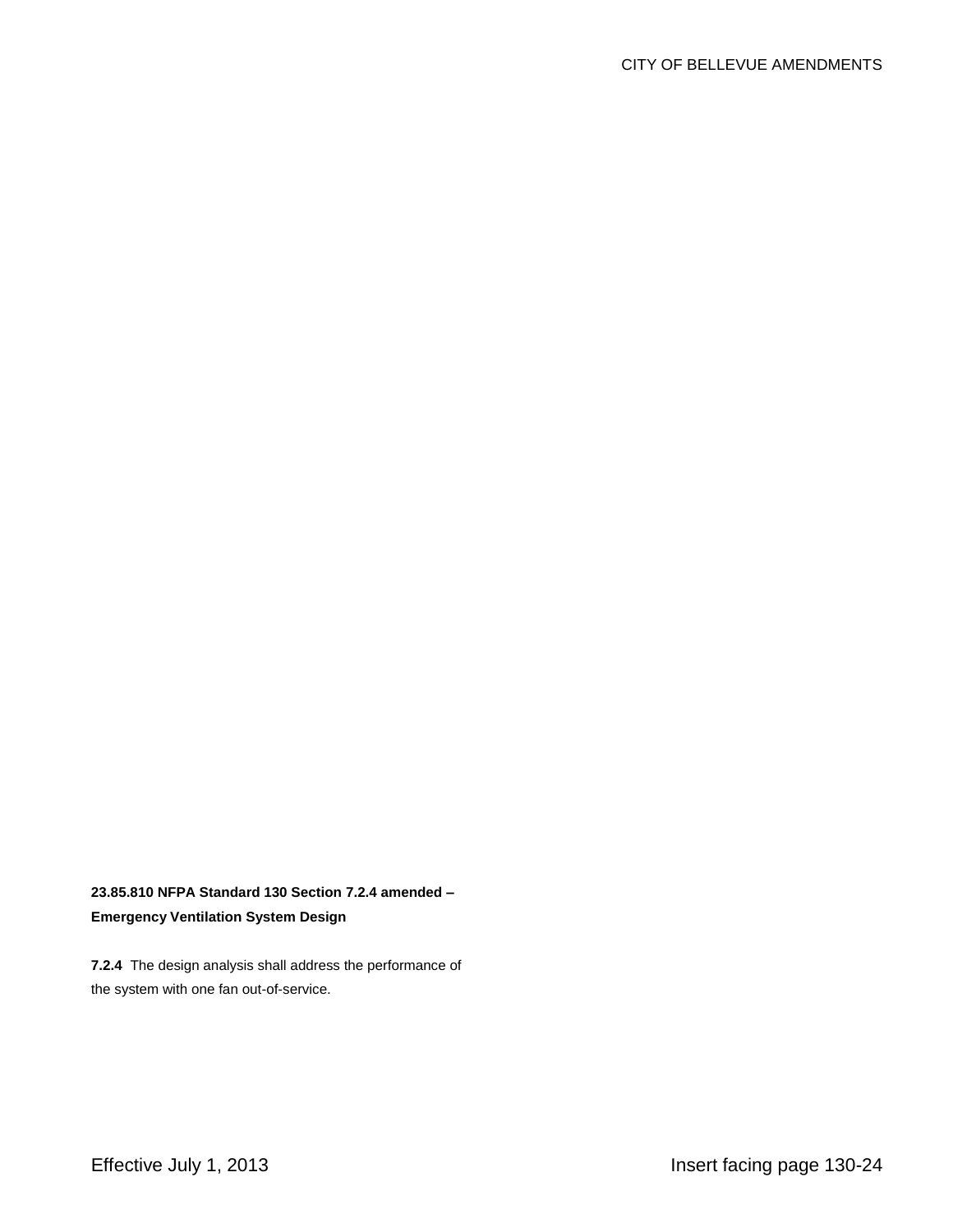# **23.85.820 NFPA Standard 130 Section 7.7.1 amended – Emergency Ventilation Power System Design**

**7.7.1** The design of the power for the emergency ventilation system shall comply with the requirements of Bellevue City Code Bellevue City Code Section 23.10.403, Article 700 and 701 of NFPA 70 as amended by the Washington Cities Electrical Code.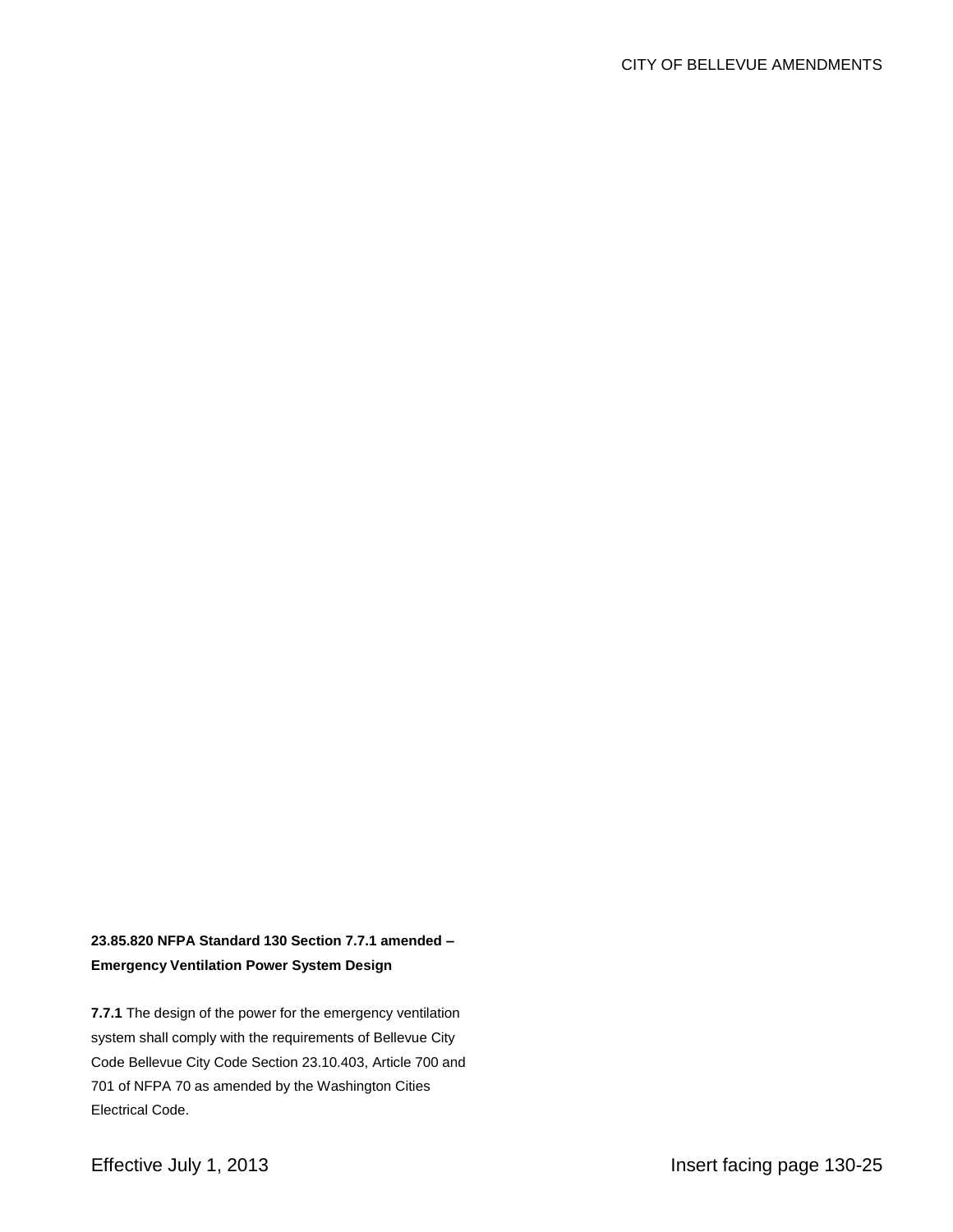#### **23.85.830 NFPA Standard 130 Section 8.8.3.1 amended – Trainway Illumination – Emergency Lighting**

**8.8.3.1** In case of an emergency a means shall be provided to allow passengers to safely board the vehicle (rescue train) from a walk surface or other suitable area under the supervision of authorized employees. Emergency lighting facilities shall be provided such that the level of illumination of the means of egress confirms to the level of illumination determined necessary by the authority having jurisdiction or with the following:

- (1) A minimum average illumination level of 10 lx (0.93 ftcandle), measured at the floor level adjacent to each interior door, with each interior door providing access to an exterior door (such as a door opening into a vestibule) or other emergency egress facility
- (2) A minimum average illumination level of 10 lx (0.93 ftcandle), measured 610 mm (24 in.) above floor level along the center of each aisle and passageway
- (3) A minimum illumination level of 1 lx (0.093 ft-candle), measured 610 mm (24 in.) above floor level at any point along the center of each aisle and passageway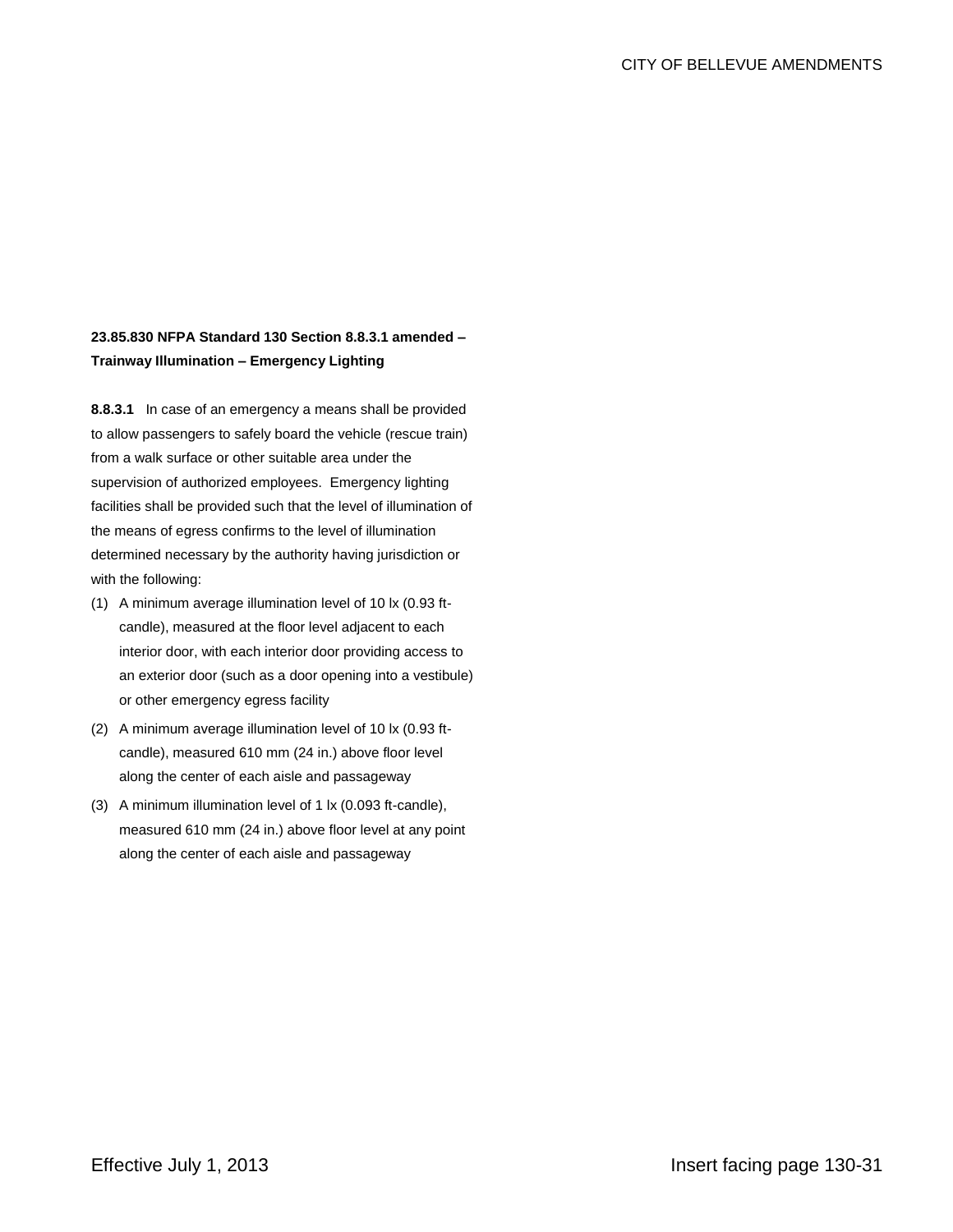# **23.85.850 NFPA Standard 130 Section 10.3.2 amended – Emergency Responder Radio Coverage**

**10.3.2** Emergency Responder radio coverage shall be provided throughout all tunnels, fixed guideways, stations and ancillary spaces in accordance with Bellevue City Code Section 23.11.510